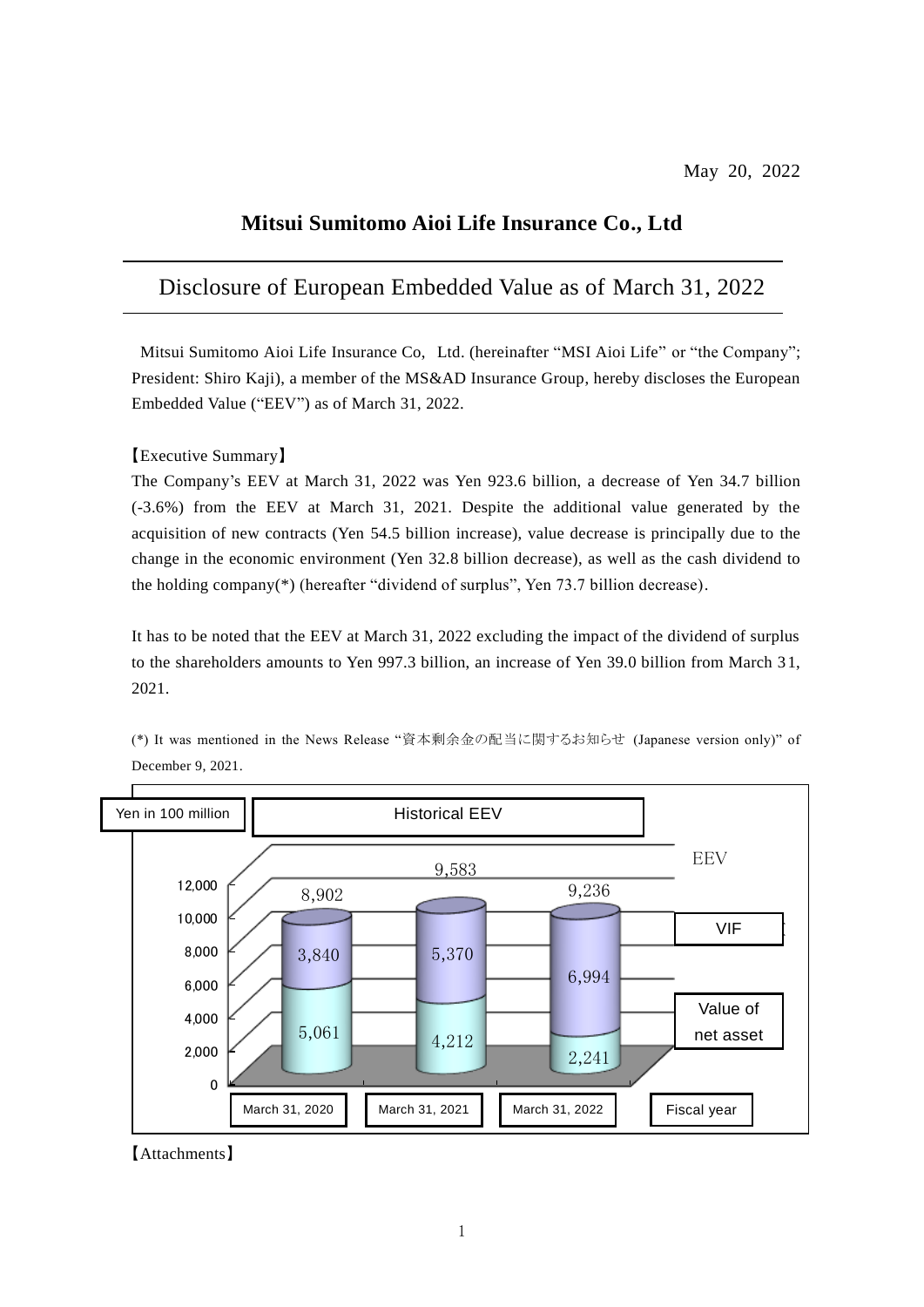# **March 31, 2022 EEV**

# **Contents**

# **1. Overview**

- 1-1. Embedded Value
- 1-2. EEV
- 1-3. The Company's EEV
- 1-4. Use of EV

# **2. EEV Calculation Results**

- 2-1. The Company's EEV
- 2-2. Value of Net Assets
- 2-3. Value of In-force Business
- 2-4. Value of New Business

# **3. Movement Analysis of EEV**

# **4. Sensitivity Analysis**

- 4-1. Sensitivity Analysis of EEV
- 4-2. Sensitivity Analysis of the Value of New Business

# **5. EEV Methodology**

# **6. Principal EEV Assumptions**

# **7. Actuarial Opinion**

**Glossary**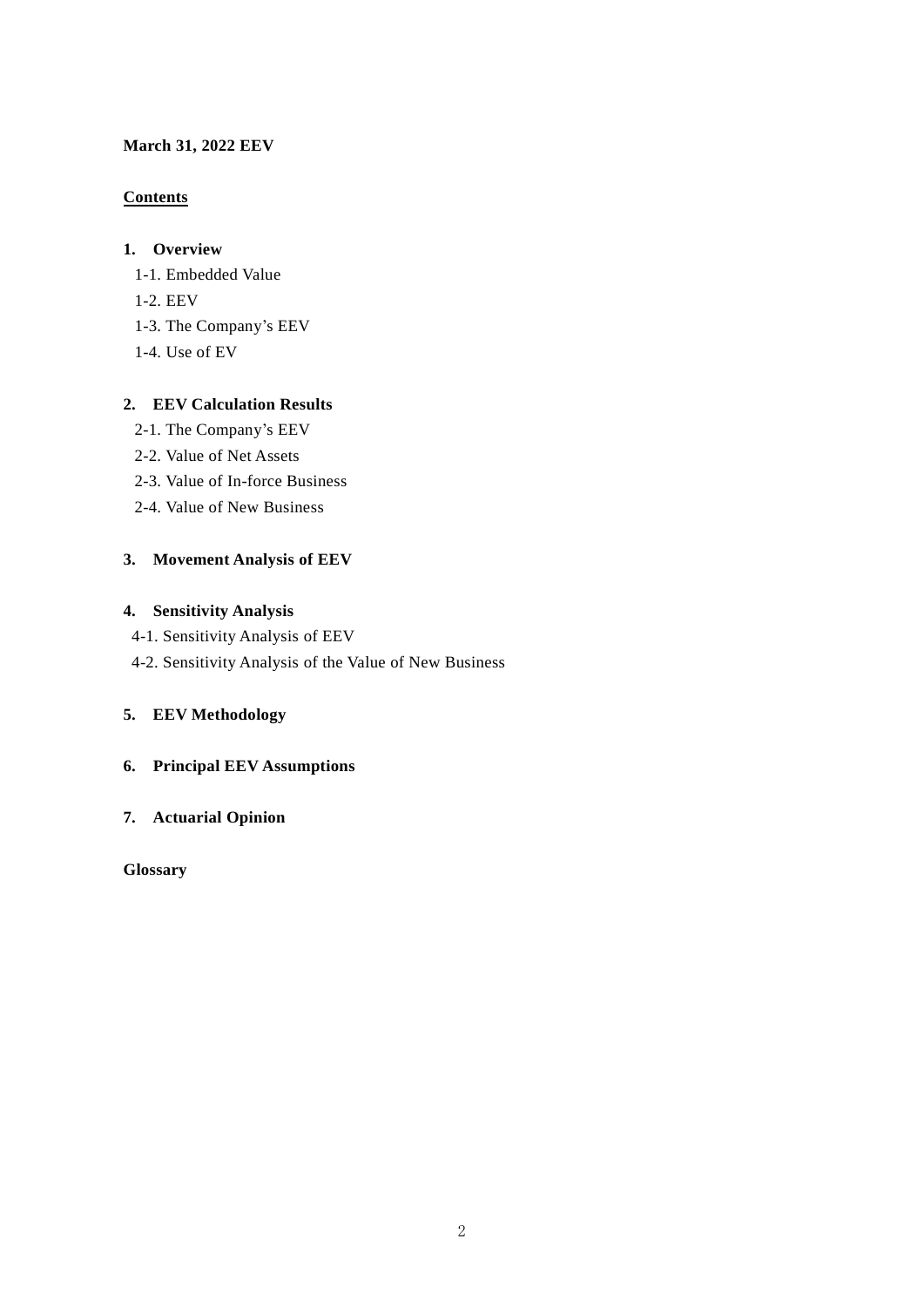# **1. Overview**

### **1-1. Embedded Value**

Embedded value ("EV") is calculated by adding the value of net assets at the valuation date to the discounted present value of future profits arising from the in-force business at the valuation date ("Value of In-Force").

Business performance can be difficult to interpret using current statutory accounting which applies initial costs at the time of an insurance contract sale, with profits emerging in later years. By considering the present value of future profits of in-force business, the EV can be considered to be a useful supplement to statutory accounting measures regarding business performance and company value.

### **1-2. EEV**

The EEV Principles and related guidance were published in May 2004 by the CFO Forum, an organization comprising the chief financial officers of Europe's leading life insurers, in order to improve consistency and transparency in EV reporting. In October 2005, further guidance on minimum required disclosures of sensitivities and other items was provided by the CFO Forum. In May 2016, an amended version of the EEV Principles was published by the CFO Forum which permits the use of projection methods and assumptions aligned with those applied for the European Solvency II regime, which came into effect in January 2016, and equivalent market consistent solvency regimes. EEV is the EV calculated following the EEV Principles and related guidance, and the calculation of EEV has been adopted by a significant number of life insurers in Europe and Japan.

#### **1-3. The Company's EEV**

The EEV disclosed herein covers only the business of the Company. As a result, the EEV disclosed herein is not the consolidated EEV of MS&AD Insurance Group, and does not cover the business of other life insurers, non-life insurers, or reinsurers within the Group

In the calculation of EEV, the Company has adopted a market-consistent approach – an approach which values cash flows from both assets and liabilities of a company consistently with comparable financial instruments traded in the market. A market-consistent approach is currently being adopted within Europe's Solvency II regime and new regulations for adopting a similar approach for Japanese life insurers are currently being considered. We have chosen a market consistent approach to reduce the subjectivity of the valuation of risk in the EV, and also, through the adoption of the EEV Principles and associated guidance, to increase the transparency and comparability of the calculation of our results. Further, we consider that the use of a net worth based on market values enhances the EV as an indicator of business performance and company value.

We note that this EEV was not prepared on the basis of the European Insurance CFO Forum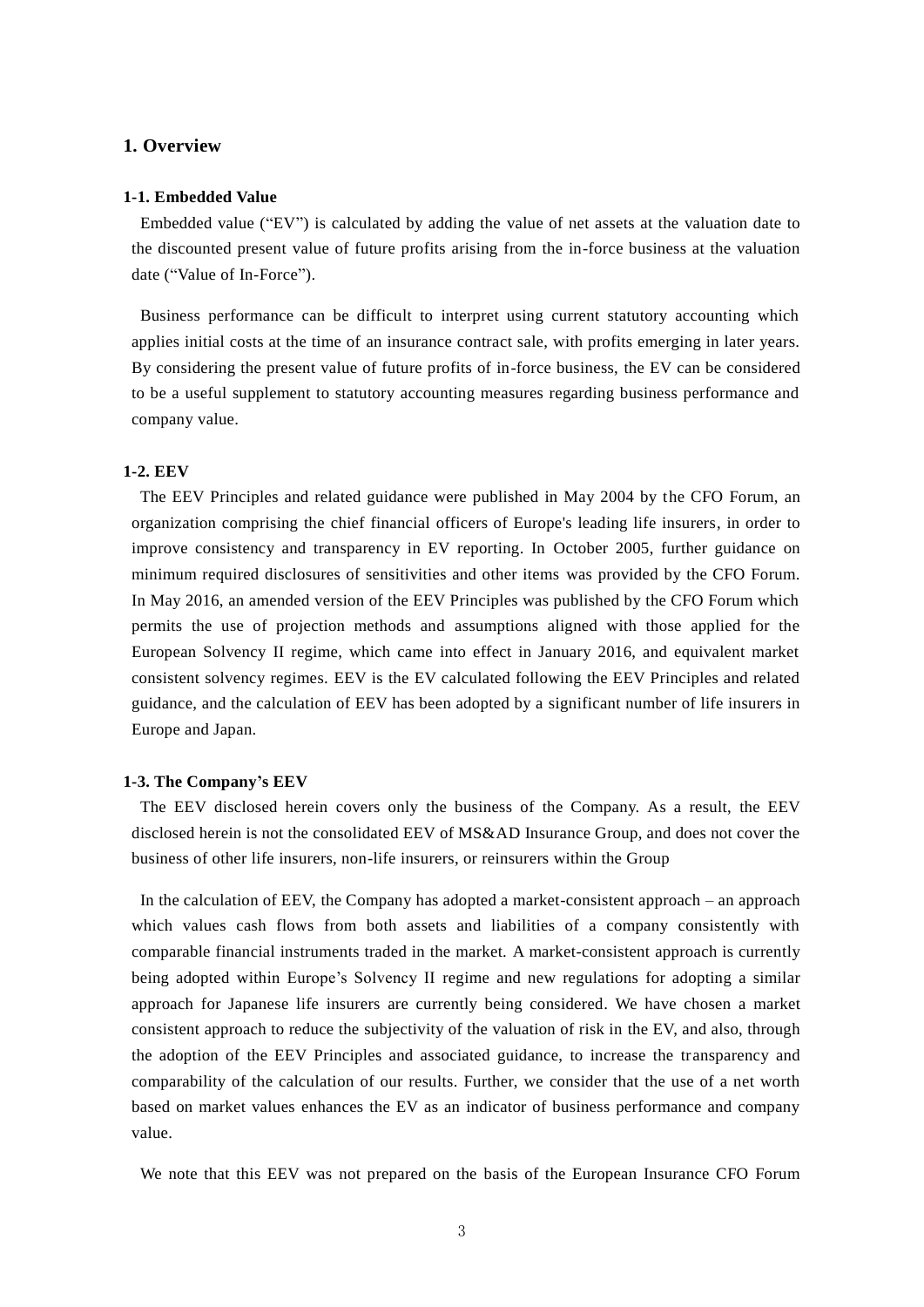Market Consistent Embedded Value Principles  $\mathbb{O}^1$ .

### **1-4. Use of EV**

In calculating the EV of the Company, numerous assumptions are required concerning the future, which is inherently uncertain. As a result, future conditions may differ, perhaps significantly, from those assumed in the calculation of the embedded value. Further, the EV is not the only indicator of the value of a company, and investors may incorporate other information into their views on the value of a company which may differ significantly from the EV. Sufficient caution should be exercised when using the EV, with the aforementioned considerations kept in mind.

Moreover, we did not directly consider the potential impact of the Coronavirus (COVID-19<sup>2</sup>) when setting assumptions in calculating the embedded value.

 $\overline{a}$ 

<sup>&</sup>lt;sup>1</sup> Copyright © Stichting CFO Forum Foundation 2008

 $2$  the coronavirus outbreak named as COVID-19 by the World Health Organization on 11 February 2020.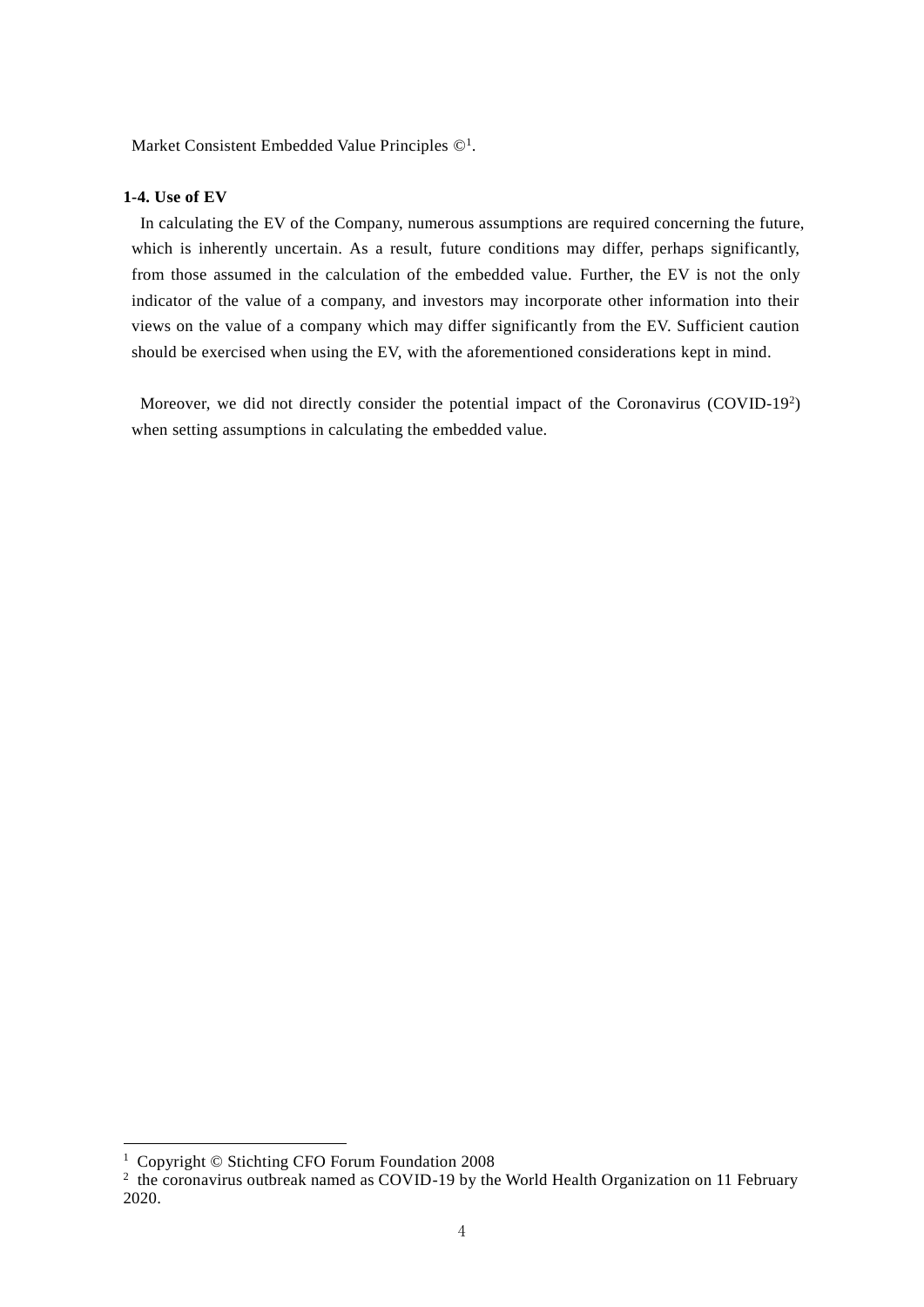# **2. EEV Calculation Results**

#### **2-1. The Company's EEV**

The Company's EEV at March 31, 2022 was Yen 923.6 billion, a decrease of Yen 34.7 billion from the EEV at March 31, 2021. The main reasons of the EEV decrease were the change in the economic environment and the payment of dividend of surplus, which exceeded the increase due the acquisition of new contracts, such that the value of net assets was Yen 224.1 billion, a decrease of Yen 197.1 billion, and the value of in-force business was Yen 699.4 billion, an increase of Yen 162.4 billion.

|                       |                            |                |                | (Yen billions)         |
|-----------------------|----------------------------|----------------|----------------|------------------------|
|                       |                            | March 31, 2021 | March 31, 2022 | Increase<br>(decrease) |
| <b>EEV</b>            |                            | 958.3          | 923.6          | (34.7)                 |
|                       | Value of net assets        | 421.2          | 224.1          | (197.1)                |
|                       | Value of in-force business | 537.0          | 699.4          | 162.4                  |
| Value of new business |                            | 44.7           | 54.5           | 9.7                    |

#### **2-2. Value of Net Assets**

The value of net assets represents the market value of assets in excess of policyholder and other liabilities.

In other words, adjusted net worth is calculated by adjusting the total net assets on the balance sheet for the retained earnings in quasi-equity liabilities, the general reserve for possible loan losses, unrealized gains or losses in assets or liabilities not accounted for under the mark-to-market methodology, unfunded pension benefit obligations, and tax effect equivalents on the items above. The breakdown of the Company's adjusted net worth is as follows:

(Yen billions) March 31, 2021 | March 31, 2022 Increase (decrease) Value of net assets  $421.2$   $224.1$   $(197.1)$ Net assets (Note 1) 204.3 146.1 (58.1) Contingency reserve  $\vert$  39.7  $\vert$  40.3  $\vert$  0.5 Price fluctuation reserve  $\begin{array}{ccc} | & 9.8 & 11.1 & 1.2 \end{array}$ Unallocated dividend reserves  $\begin{array}{|c|c|c|c|c|c|c|c|c|} \hline 0.4 & 0.4 & 0.0 \\ \hline \end{array}$ General reserve for possible loan Unrealized gains/losses on securities  $\begin{vmatrix} 249.2 & 54.0 & 195.2 \end{vmatrix}$  $0.0$  0.0 0.0 Unrealized gains/losses on loans  $\begin{array}{|c|c|c|c|c|c|c|c|c|} \hline 2.6 & 2.6 & 0.3 \\ \hline \end{array}$ Unfunded pension benefit obligations  $(0.3)$   $(0.2)$   $(0.2)$   $(0.1)$ Tax effects on the above  $(84.3)$   $(30.3)$   $54.0$ 

(Note 1): Excluding unrealized gains and losses on balance sheet.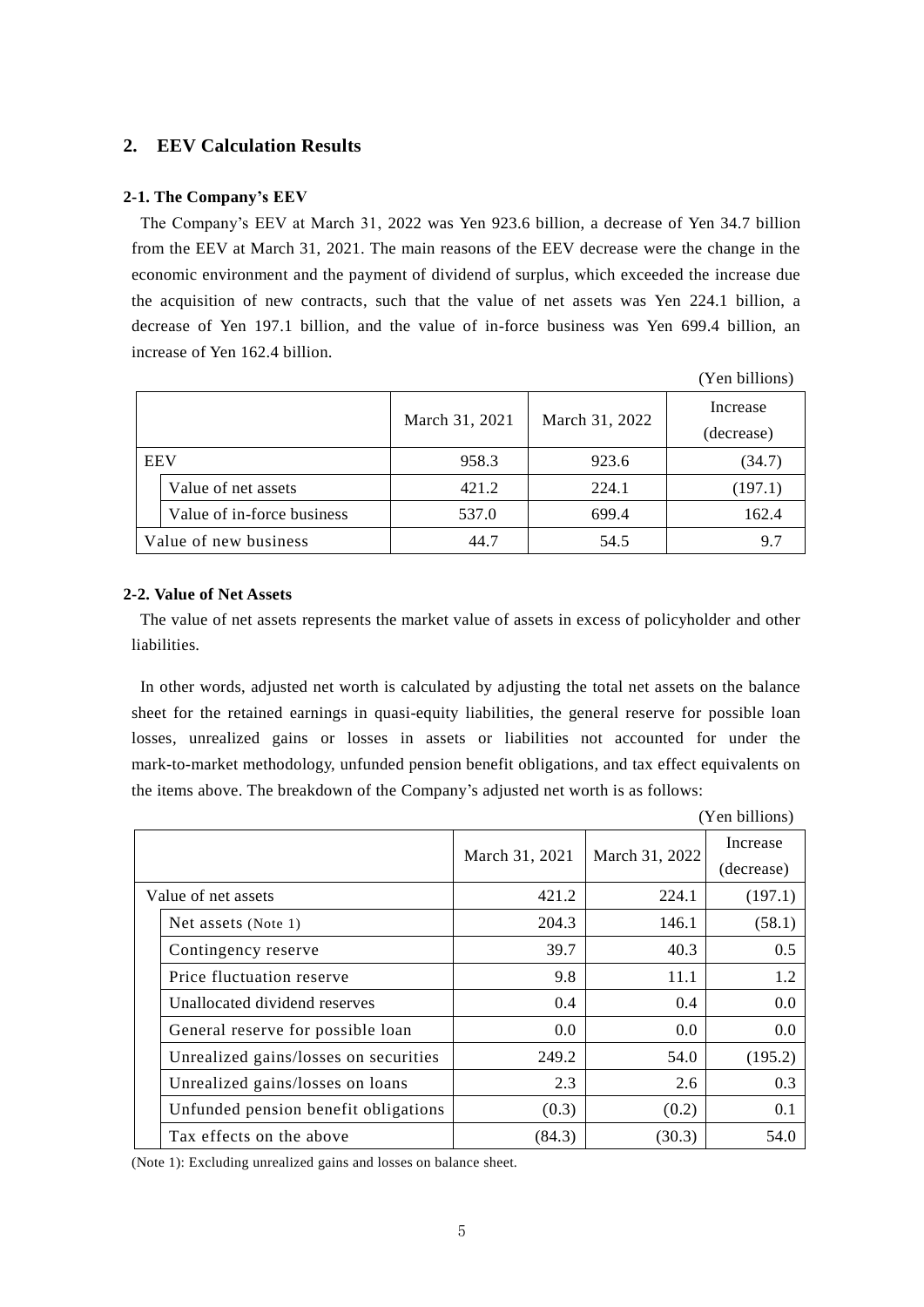# **2-3. Value of In-force Business**

The value of in-force business corresponds to the present value of future profits arising from business in-force at the valuation date. The breakdown by item is as follows:

 $(x - \epsilon)$ 

|                            |                                                         |                |                | ren billions)          |
|----------------------------|---------------------------------------------------------|----------------|----------------|------------------------|
|                            |                                                         | March 31, 2021 | March 31, 2022 | Increase<br>(decrease) |
| Value of in-force business |                                                         | 537.0          | 699.4          | 162.4                  |
|                            | Certainty equivalent present value<br>of future profits | 671.0          | 907.9          | 236.9                  |
|                            | Time value of financial options and<br>guarantees       | (44.0)         | (87.0)         | (43.0)                 |
|                            | Cost of holding required capital                        | (7.4)          | (9.6)          | (2.1)                  |
|                            | Allowance for non-financial risks                       | (82.5)         | (111.8)        | (29.3)                 |

- The certainty equivalent present value of future profits is the discounted present value of after-tax profits. The assumed investment return and discount rate are both aligned at the risk free rate.

- The time value of financial options and guarantees is the value associated with the fluctuation of future cash flows, i.e. it is the value aside from the base value which is captured in the certainty equivalent present value of future profits.
- The cost of holding required capital arises from the taxation on investment returns on required capital assets and the investment expenses on the required capital assets.
- The allowance for non-financial risks covers costs not otherwise included in the certainty equivalent present value of future profits or the time value of financial options and guarantees, including operational risk and other risk.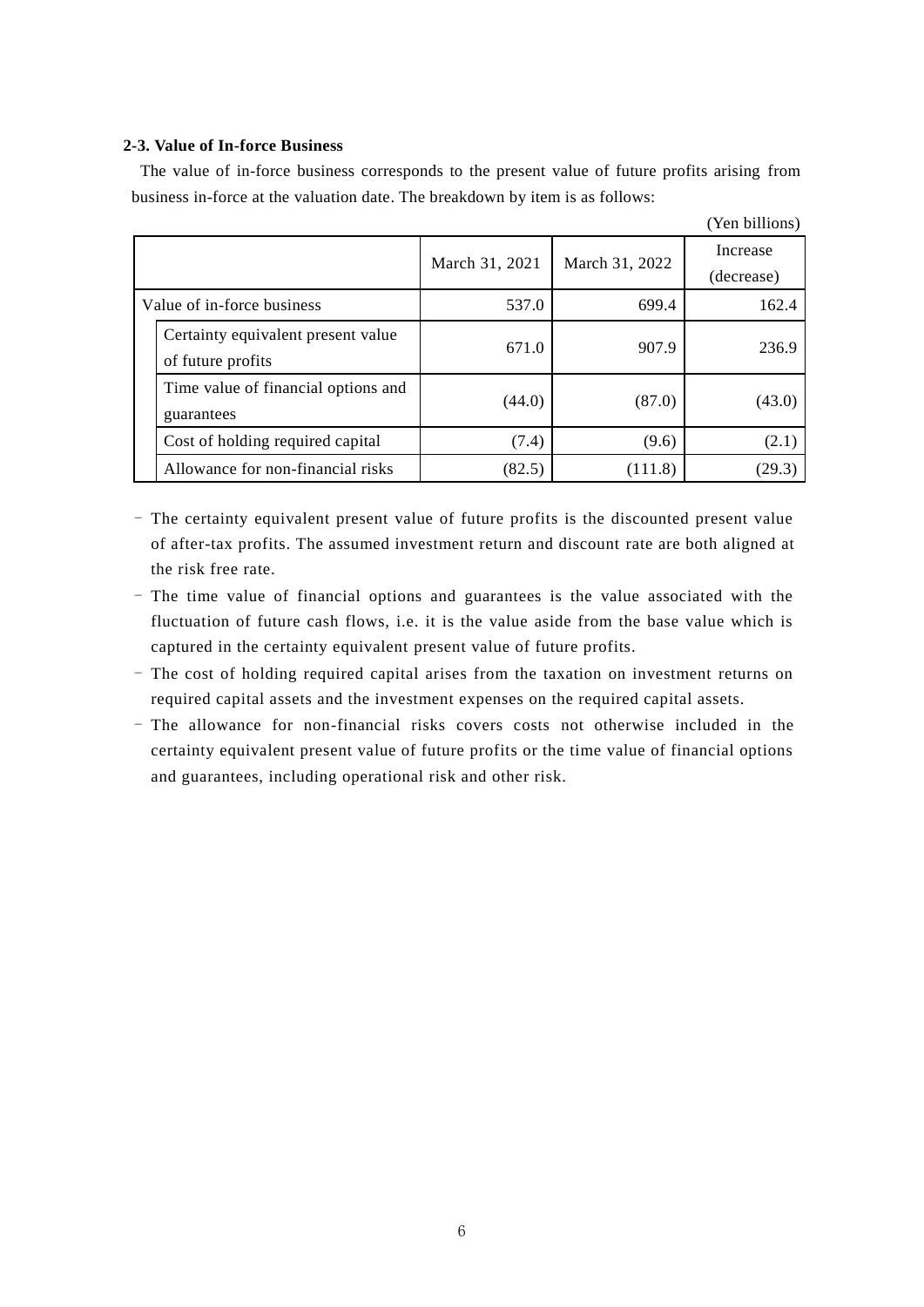# **2-4. Value of New Business**

The value of new business is the value at the valuation date (the end of the reporting period), of new policies acquired during the reporting period. The method of calculating the value, and the assumptions employed, are the same as for the value of in-force business.

|                       |                         |                                                         |                |                | (Yen billions)         |
|-----------------------|-------------------------|---------------------------------------------------------|----------------|----------------|------------------------|
|                       |                         |                                                         | March 31, 2021 | March 31, 2022 | Increase<br>(decrease) |
| Value of new business |                         |                                                         | 44.7           | 54.5           | 9.7                    |
|                       |                         | Value of net assets                                     | (28.0)         | (24.7)         | 3.2                    |
|                       | Value of future profits |                                                         | 72.7           | 79.2           | 6.4                    |
|                       |                         | Certainty equivalent present value<br>of future profits | 82.7           | 89.5           | 6.7                    |
|                       |                         | Time value of financial options<br>and guarantees       | (0.1)          | (0.0)          | 0.0                    |
|                       |                         | Cost of holding required capital                        | (0.1)          | (0.2)          | (0.0)                  |
|                       |                         | Allowance for non-financial risks                       | (9.7)          | (9.9)          | (0.2)                  |

The new business margins are as follows:

|                                 |                |                | (Yen billions) |
|---------------------------------|----------------|----------------|----------------|
|                                 | March 31, 2021 | March 31, 2022 |                |
|                                 |                |                | (decrease)     |
| Value of new business           | 44.7           | 54.5           | 9.7            |
| Present value of future premium | 405.5          | 400.3          | (5.1)          |
| income                          |                |                |                |
| New business margin             | 11.0%          | 13.6%          | 2.6%           |

- The present value of future premium income is the future premium income discounted at the risk free rate.

- The new business margin is the value of new business divided by the present value of future premium income.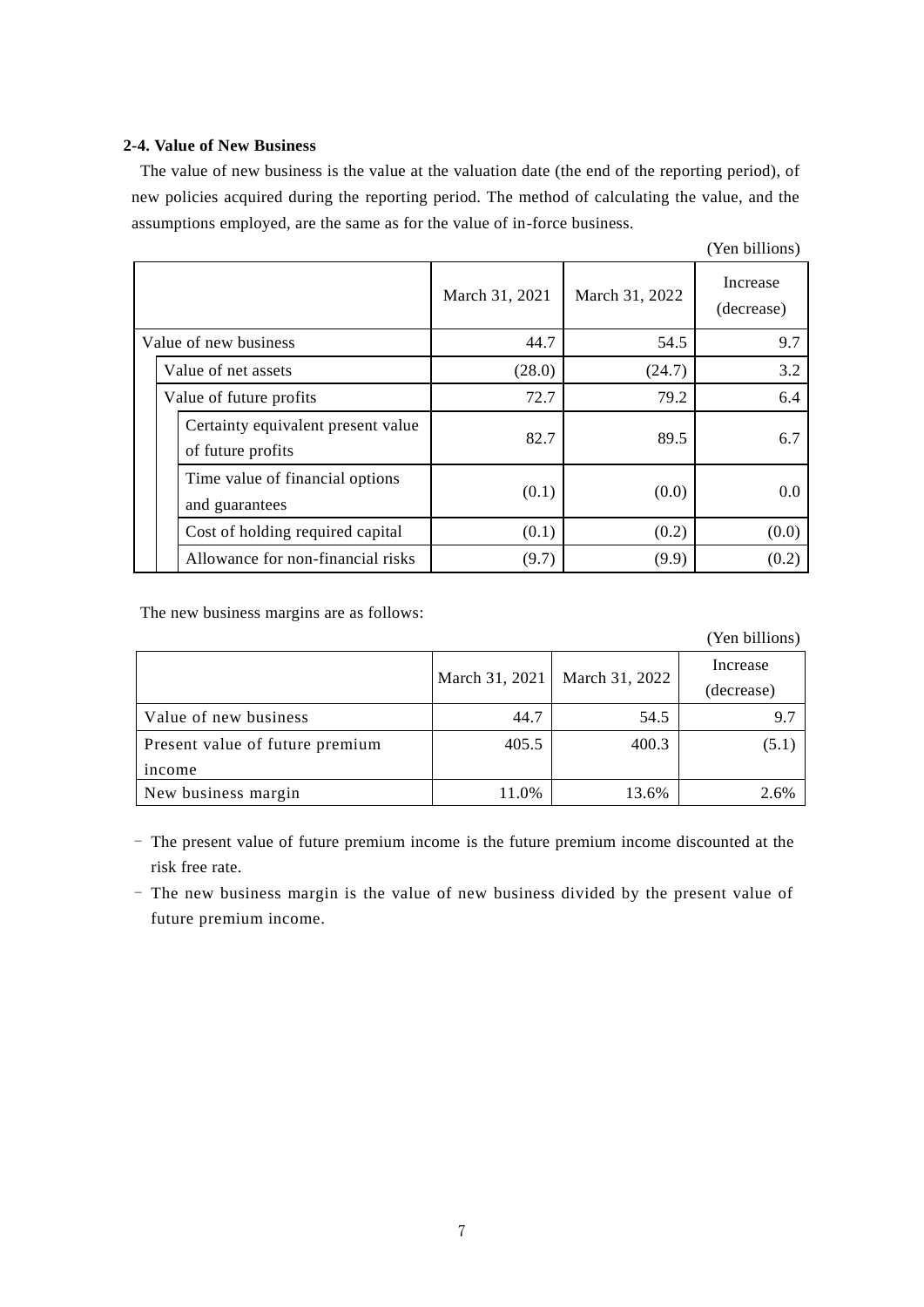# **3. Movement Analysis of EEV**

|                                                                      |              |          | (Yen billions) |
|----------------------------------------------------------------------|--------------|----------|----------------|
|                                                                      | Value of net | Value of | <b>EEV</b>     |
|                                                                      | assets       | in-force |                |
| EEV at March 31, 2021                                                | 421.2        | 537.0    | 958.3          |
| (1) Opening adjustment                                               | (4.6)        |          | (4.6)          |
| EEV at March 31, 2021 after adjustment                               | 416.6        | 537.0    | 953.6          |
| (2) New business in reporting year                                   | (24.7)       | 79.2     | 54.5           |
| (3) Expected existing business contribution<br>at the risk free rate | (0.2)        | 5.6      | 5.3            |
| (4) Expected existing business contribution<br>above risk free rate  | 0.7          | 5.5      | 6.3            |
| (5) Transfers from value of in-force to value<br>of net assets       | 8.9          | (8.9)    |                |
| (6) Operating experience variances                                   | 3.2          | (5.3)    | (2.1)          |
| (7) Changes in operating assumptions                                 |              | 12.4     | 12.4           |
| (8) Economic variances and changes<br>to<br>economic assumptions     | (106.6)      | 73.8     | (32.8)         |
| (9) Other operating movements                                        |              | 0.0      | 0.0            |
| (10) Other non-operating movements                                   |              |          |                |
| EEV at March 31, 2022 before adjustment                              | 297.8        | 699.4    | 997.3          |
| (11) Ending adjustment                                               | (73.7)       |          | (73.7)         |
| EEV at March 31, 2022 after adjustment                               | 224.1        | 699.4    | 923.6          |

#### (1) Opening adjustment

Decrease of the value of net assets because of shareholders' dividends (excluding dividend of surplus) distributed in the fiscal year 2021.

# (2) Value of new business

The value of new business represents the value, as at March 31, 2022, of the new business acquired during the year.

# (3) Expected existing business contribution at the risk free rate

In the market consistent approach, future profits distributable to shareholders are discounted at the risk free rate to produce the value of in-force business. The expected existing business contribution at the risk free rate represents the unwinding of this discounting. This item includes the unwinding of the time value of options and guarantees, the cost of required capital, and the cost of non-financial risk.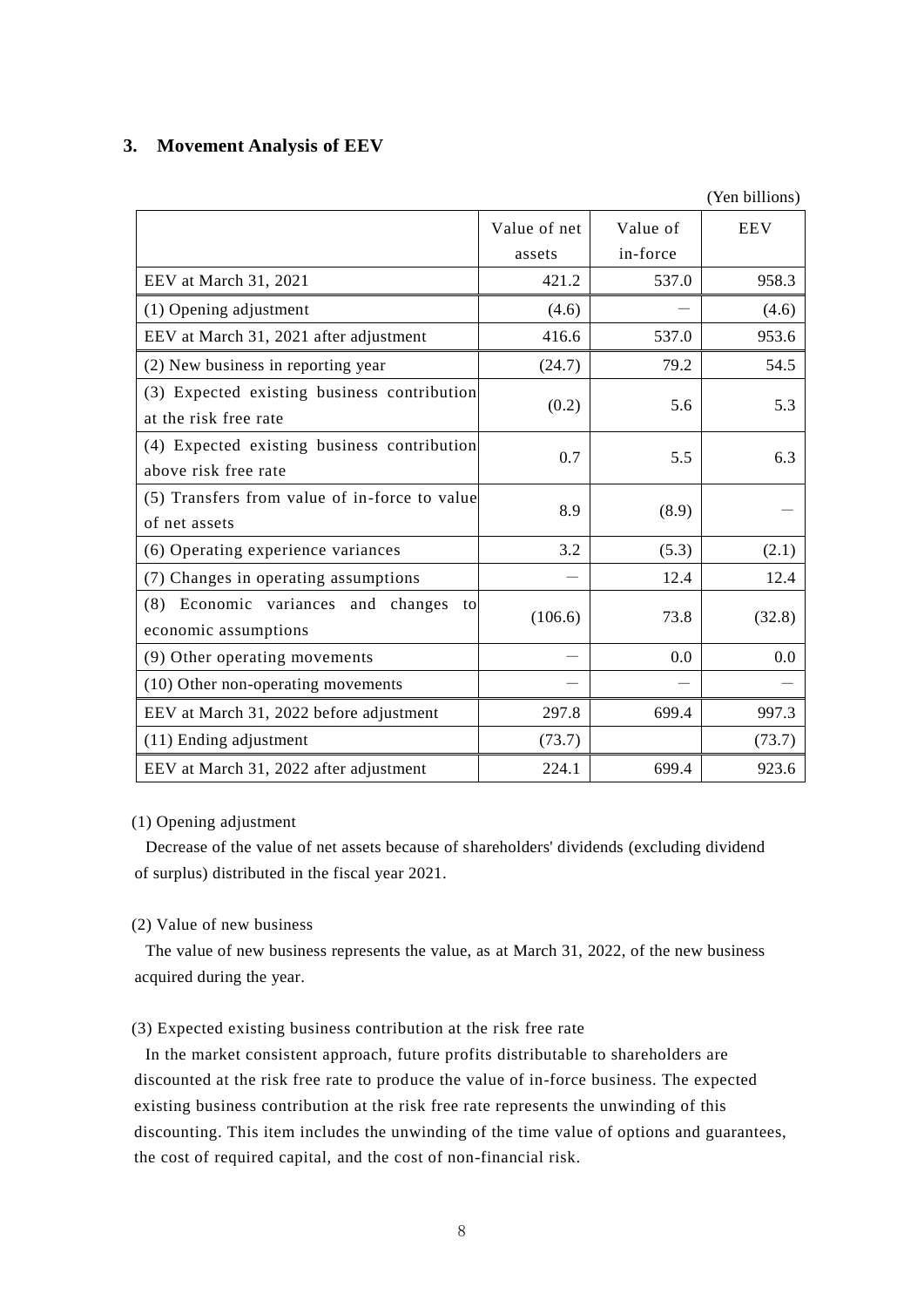#### (4) Expected existing business contribution above the risk free rate

The market consistent approach assumes all future investment returns are equal to the risk free rate, but due to the actual risk characteristics of the assets held, a return in excess of the risk free rate is expected. This item represents the excess investment income expected over the risk free rate. For the expected return used, please refer to section 6-1-3.

#### (5) Transfers from value of in-force to the value of net assets

A part of the value of in-force business as of the end of the previous year (i.e. the profit associated with the current year) is transferred to the value of net assets. This item is the transferred value. The transfer does not increase or decrease the total EEV.

#### (6) Operating experience variances

This item is the result of differences between expected experience as at the end of the previous year, and realized experience.

#### (7) Changes to operating assumptions

This item represents the impact on future profits of changes in operating assumptions since the end of the previous year.

#### (8) Economic variances and changes to economic assumptions

This is the variance due to differences between economic assumptions (market interest rates, implied volatilities, and other assumptions) as at the end of the previous year, actual realized experience, and changes in economic assumptions.

While the value of net assets has decreased due to increasing market interest rates, the value of in-force has increased. In addition, since the time value of option and guarantees has increased due to the increase of interest rate volatility (negative impact on value), the EEV has consequently decreased.

#### (9)Other operating movements

This item represents the impact on future profits of operational changes, excluding changes in operating assumptions. Model changes are included in this item.

#### (10) Other non-operating movements

No changes are included in this item.

#### (11) Ending adjustment

This item is the value decrease due to surplus dividend.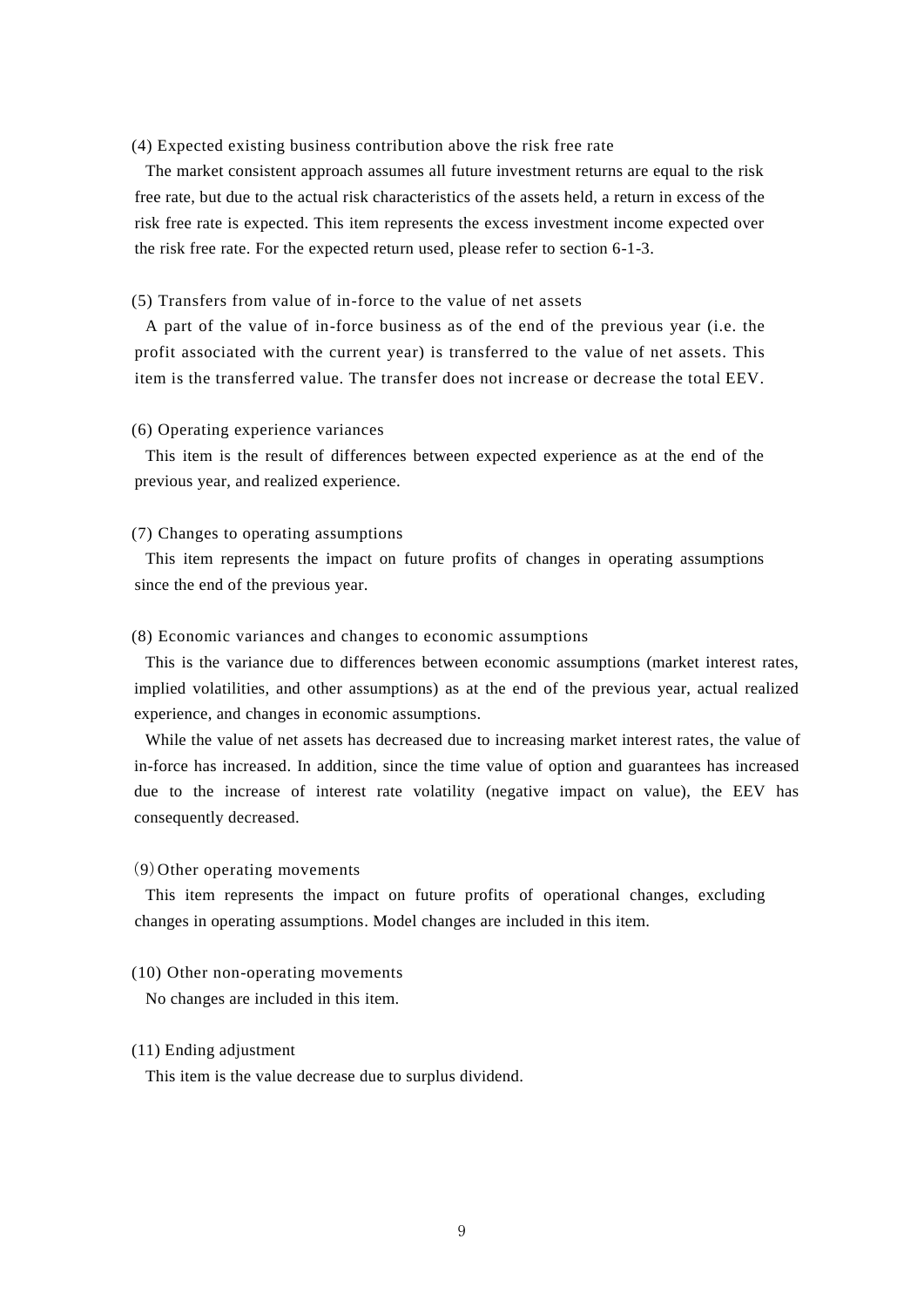# **4. Sensitivity Analysis**

# **4-1. Sensitivity Analysis of EEV**

The following table shows an analysis of the sensitivity of the EEV to changes in assumptions.

|                                                                      |            | (Yen billions) |
|----------------------------------------------------------------------|------------|----------------|
| Assumptions                                                          | <b>EEV</b> | Increase       |
|                                                                      |            | (decrease)     |
| EEV at March 31, 2022                                                | 923.6      |                |
| Sensitivity 1: 50bp upward parallel shift in risk-free yield curve   | 873.1      | (50.4)         |
| Sensitivity 2: 50bp downward parallel shift in risk-free yield curve | 961.6      | 38.0           |
| Sensitivity 3: 10% decline in equity and real estate values          | 919.8      | (3.7)          |
| Sensitivity 4: 10% decline in maintenance expenses                   | 952.6      | 29.0           |
| Sensitivity 5: 10% decline in surrender and lapse rates              | 916.5      | (7.0)          |
| Sensitivity 6: 5% decline in mortality and morbidity rates for life  | 981.7      | 58.0           |
| and medical insurance products                                       |            |                |
| Sensitivity 7: 5% decline in mortality rates for annuity products    | 923.5      | (0.1)          |
|                                                                      |            |                |
| Sensitivity 8: Equity and property implied volatility increase       | 923.6      | 0.0            |
| of 25%                                                               |            |                |
| Sensitivity 9: Swaption implied volatility increase of 25%           | 875.3      | (48.2)         |
| Sensitivity 10: Required capital set at statutory minimum level      | 929.9      | 6.3            |
| Sensitivity 11: Applying an Ultimate Forward Rate (UFR) to           |            |                |
| extrapolate long term interest rates                                 | 997.6      | 73.9           |
|                                                                      |            |                |

The following table shows the effect on the value of net assets of sensitivities 1 through 3 above. In sensitivities 4 through 11, only the value of in-force business is affected.

|                                                                      | (Yen billions) |
|----------------------------------------------------------------------|----------------|
|                                                                      | Increase       |
|                                                                      | (decrease)     |
| Sensitivity 1: 50bp upward parallel shift in risk-free yield curve   | (294.3)        |
| Sensitivity 2: 50bp downward parallel shift in risk-free yield curve | 337.2          |
| Sensitivity 3: 10% decline in equity and real estate values          | (3.6)          |

- Sensitivity 1

The item represents the effect on EEV of an upward parallel shift of 50bp in the yield curve of risk-free forward rates. Changes in the prices of bonds and loans change the value of net assets. As future expected investment yields change, the value of in-force business changes.

- Sensitivity 2

The item represents the effect on EEV of a downward parallel shift of 50bp in the yield curve of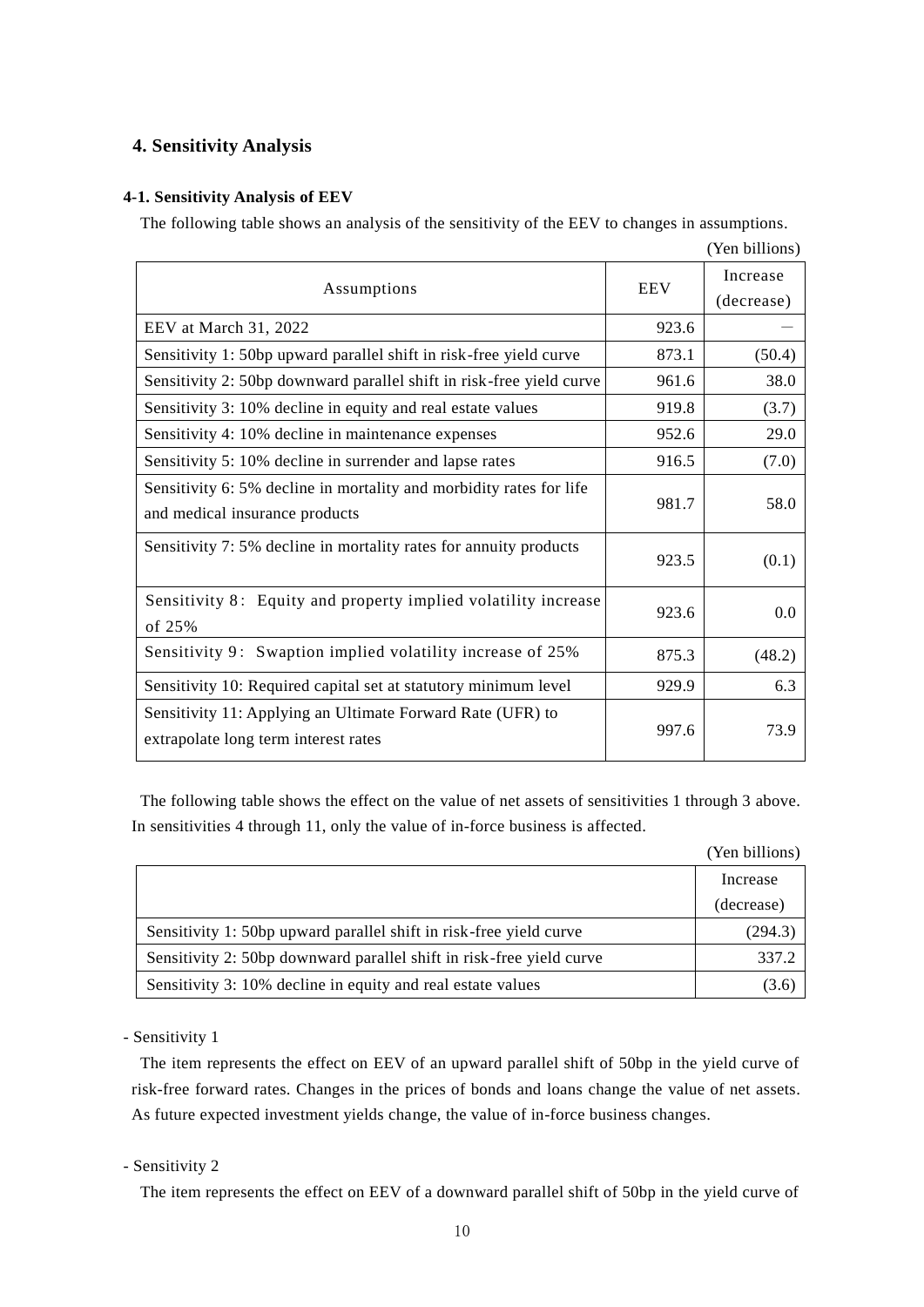risk-free forward rates. The risk-free forward rates are reduced by 50bp without the lower limitation of zero.

#### - Sensitivity 3

This item shows the effect on EEV of a decline of 10% in equity and real estate values.

- Sensitivity 4

The item represents the effect on EEV of a decrease of 10% in estimated maintenance expenses associated with maintaining the in-force business.

#### - Sensitivity 5

The item represents the effect on EEV of a decrease of 10% in surrender and lapse rates.

#### - Sensitivity 6

The item represents the effect on EEV of a decrease of 5% in mortality and morbidity rates for life and medical insurance products.

# - Sensitivity 7

The item represents the effect on EEV of a decrease of 5% in mortality rates for annuities.

#### - Sensitivity 8

The item represents the effect on EEV of an increase of 25% in the implied volatilities of equity and real estate values. This effect occurs because the value of in-force business changes as the time value of financial options and guarantees changes.

- Sensitivity 9

The item represents the effect on EEV of an increase of 25% in the implied volatilities of swaptions. This effect occurs because the value of in-force business changes as the time value of financial options and guarantees changes.

- Sensitivity 10

The item represents the effect on EEV in the event that required capital was changed to the statutory minimum level in Japan of a 200% solvency margin ratio.

- Sensitivity 11

The item represents the effect on EEV of changing the long-term interest rates extrapolation method using an Ultimate Forward Rate (UFR). Concretely, the forward rate is extrapolated from the 30-year maturity (the extrapolation starting year) such that it converges to the UFR level, set at 3.8%, in the next 30 years using the Smith-Wilson method.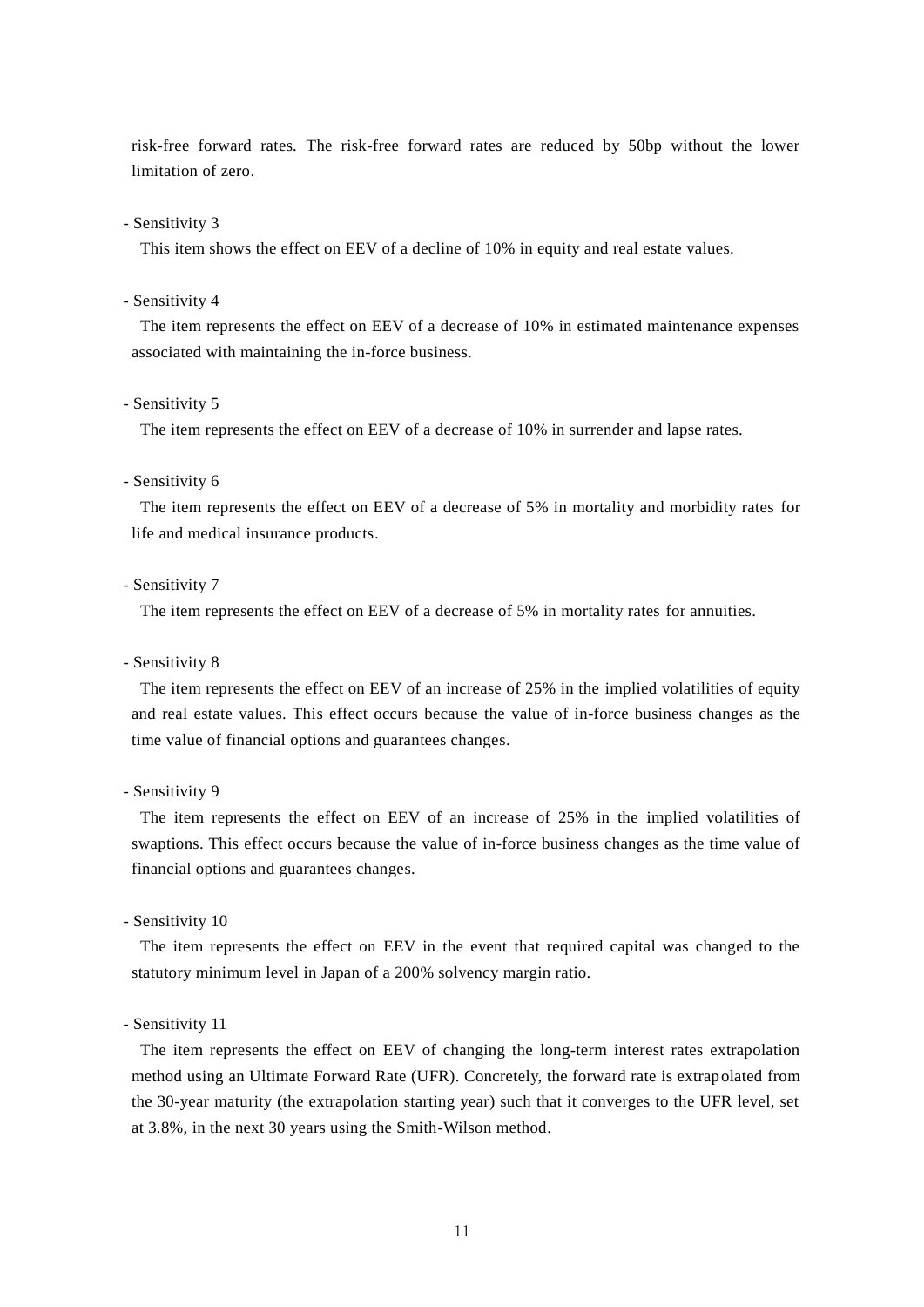# **4-2. Sensitivity Analysis of the Value of New Business**

|                                                                                                       |              | (Yen billions) |
|-------------------------------------------------------------------------------------------------------|--------------|----------------|
|                                                                                                       | Value of new | Increase       |
| Assumptions                                                                                           | business     | (decrease)     |
| Value of new business at March 31, 2022                                                               | 54.5         |                |
| Sensitivity 1: 50bp upward parallel shift in risk-free yield curve                                    | 56.5         | 2.0            |
| Sensitivity 2: 50bp downward parallel shift in risk-free yield curve                                  | 51.4         | (3.0)          |
| Sensitivity 3: 10% decline in equity and real estate values                                           | 54.5         | 0.0            |
| Sensitivity 4: 10% decline in maintenance expenses                                                    | 56.1         | 1.6            |
| Sensitivity 5: 10% decline in surrender and lapse rates                                               | 56.8         | 2.3            |
| Sensitivity 6: 5% decline in mortality and morbidity rates for life<br>and medical insurance products | 58.6         | 4.1            |
|                                                                                                       |              |                |
| Sensitivity 7: 5% decline in mortality rates for annuity products                                     | 54.5         | (0.0)          |
| Sensitivity 8: Equity and property implied volatility increase<br>of 25%                              | 54.5         | 0.0            |
| Sensitivity 9: Swaption implied volatility increase of 25%                                            | 54.4         | (0.0)          |
| Sensitivity 10: Required capital set at statutory minimum level                                       | 54.6         | 0.1            |
| Sensitivity 11: Applying UFR to extrapolate long term interest<br>rates                               | 57.2         | 2.6            |

The calculation approach is the same as for the sensitivities of the value of in-force business shown in Section 4-1.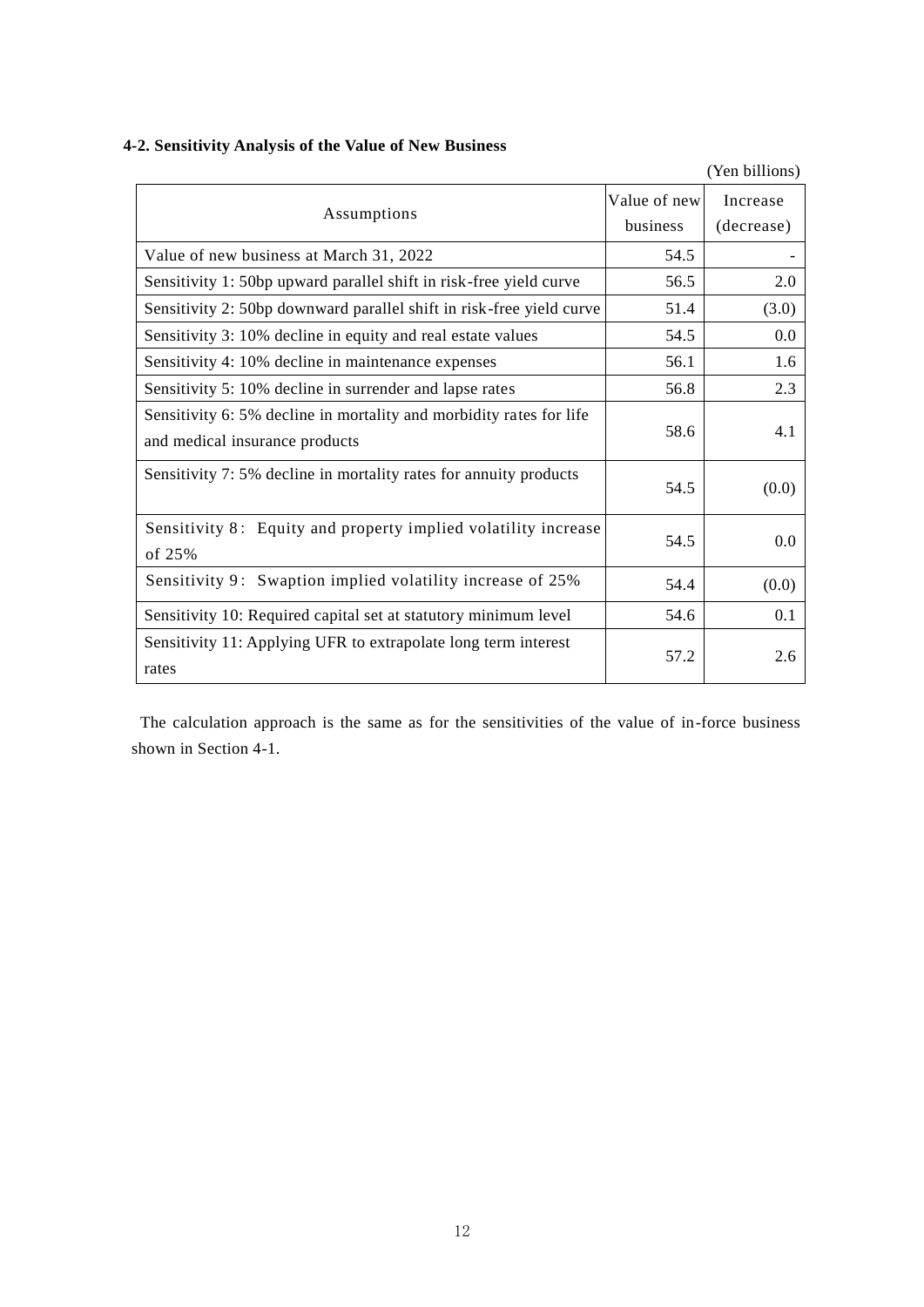## **5. EEV Methodology**

The methodology and assumptions adopted by the Company to calculate EEV are market-consistent and in accordance with the EEV Principles and related guidance issued by the CFO Forum.

#### **5-1. Covered business**

The covered business represents the life insurance business of the Company at the valuation date. No business or subsidiaries of the Company have been excluded. Any services provided by other companies in the MS&AD Insurance Group to the Company have been treated on an arms-length basis in these EEV results, as this EEV disclosure is from the Company's perspective and not the MS&AD Group.

#### **5-2. Value of net assets**

The value of net assets is calculated by adjusting the total net assets on the company's balance sheet for the following:

- In order to mark to market, differences in market value and book value of assets and liabilities other than insurance contract liabilities have been reflected on an after-tax basis.
- Liabilities that are appropriate to be added to the value of net assets (the contingency reserve, reserve for price fluctuations, unallocated portion of reserve for policyholder dividends, and general reserve for possible loan losses) have been added on an after-tax basis.
- The value of net assets has been reduced for unfunded pension benefit obligations on an after-tax basis.

The value of net assets consists of required capital and free surplus. Please refer to the amount respectively in "5-6. Cost of holding required capital".

#### **5-3. Value of in-force business**

The value of in-force business is calculated as the certainty equivalent present value of projected after-tax profits deducting the time value of financial options and guarantees, the cost of holding required capital and allowance for non financial risks. The value of new business is calculated in the same way.

#### **5-4. Certainty equivalent present value of future profits**

The certainty equivalent present value of future profits is the present value of after-tax profits based on the projected cash flows, calculated on a deterministic basis. All cash flows are discounted at the risk-free rate, assuming the investment yield of all assets is equivalent to the risk-free rate. The intrinsic value of options and guarantees is included in this item.

#### **5-5. Time value of financial options and guarantees**

The time value of financial options and guarantees is calculated as the difference between the certainty equivalent present value of future profits and the average of the present value of future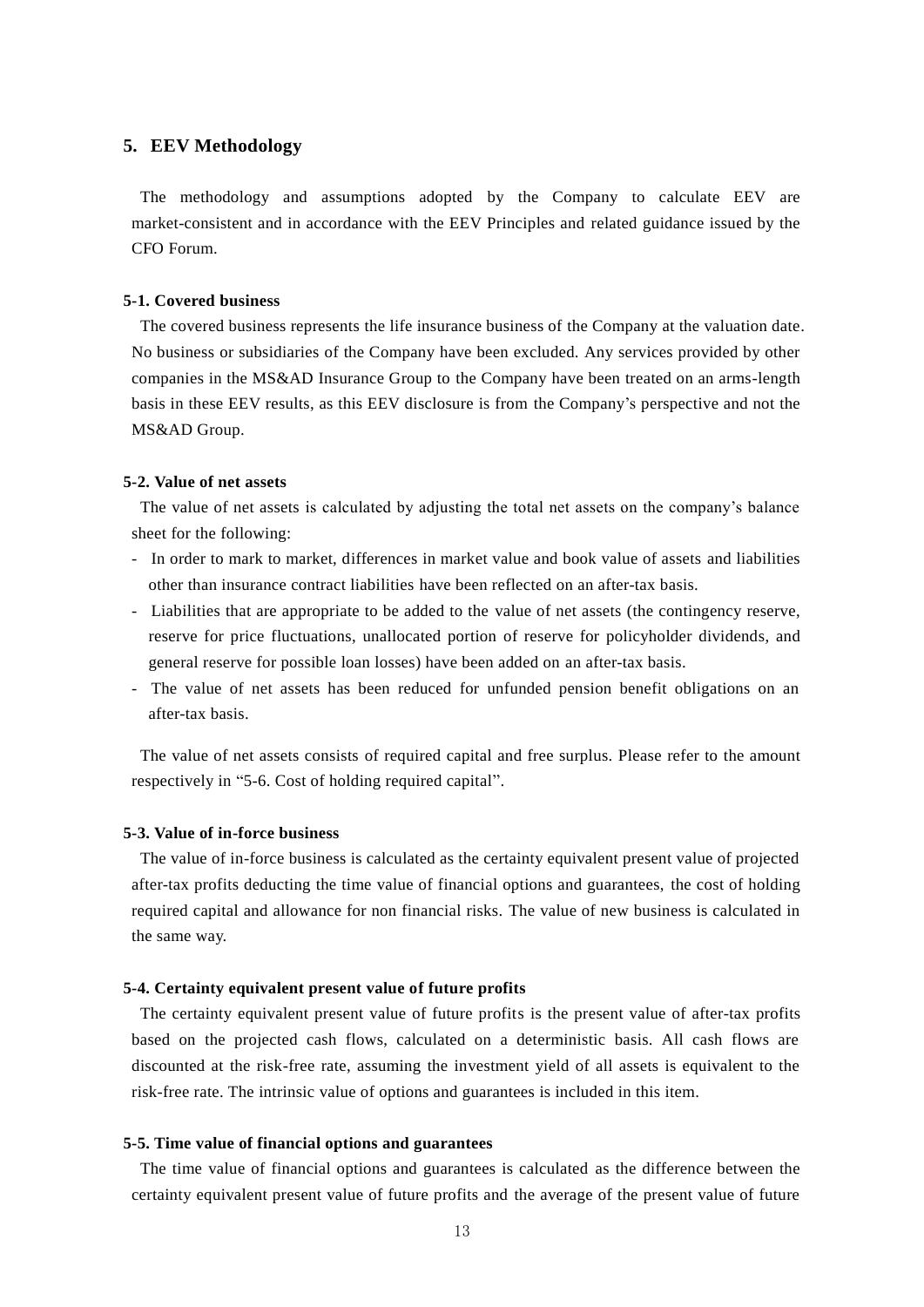after-tax profits calculated by stochastic methods where economic assumptions are market consistent, as described in "6-1-2. Economic scenarios".

The projected asset allocation is assumed to be the same as the asset allocation at the valuation date.

The following options and guarantees are considered in calculating the time value of financial options and guarantees.

- Participating policies

When investment returns exceed the expected interest rate for the policy, policyholder dividends in respect of the difference are distributed. On the other hand, when interest losses arise, the cost is not charged to the policyholders, resulting in asymmetries in the cash flows.

- Minimum accumulation interest-rate guarantee for interest-rate-sensitive products

When interest rates rise, higher accumulation interest rates are credited to interest rate-sensitive products. On the other hand, a minimum accumulation interest rate is guaranteed even when interest rates decline, resulting in asymmetric cash flows and a cost to the insurer.

- Policyholder behavior

Policyholders have the option to lapse at any time. We have considered the cost of selective lapse under increases in market interest rates.

#### **5-6. Cost of holding required capital**

In order to secure financial solidity, life insurance companies are required to hold additional assets in excess of the statutory liability. The cost of holding required capital is the cost incurred through the payment of taxes on the investment income of the assets backing the required capital and the related investment expenses incurred for the management of the assets.

The Company defined required capital as the capital level required to maintain 600% of the statutory requirement as a target solvency margin ratio. The required capital on the respective bases was Yen 102.2 billion at March 31, 2021 and Yen 103.6 billion at March 31, 2022. (Free surplus was Yen 318.9 billion and Yen 120.4 billion, respectively.)

The solvency margin basis permits the inclusion of the excess of policyholders' contract deposits up to a defined limit, and this inclusion was similarly reflected in this calculation.

#### **5-7. Allowance for non-financial risks**

EEV Principles define the EV to be the present value of distributable profits attributable to shareholders arising from assets allocated to the covered business, calculated taking into account all the risks of the covered business.

The majority of the uncertainty in future cash flow is captured in the certainty equivalent present value of future profits and the time value of options and guarantees. However, other risk factors should be considered, and we have included allowance for the cost of these risks in the EEV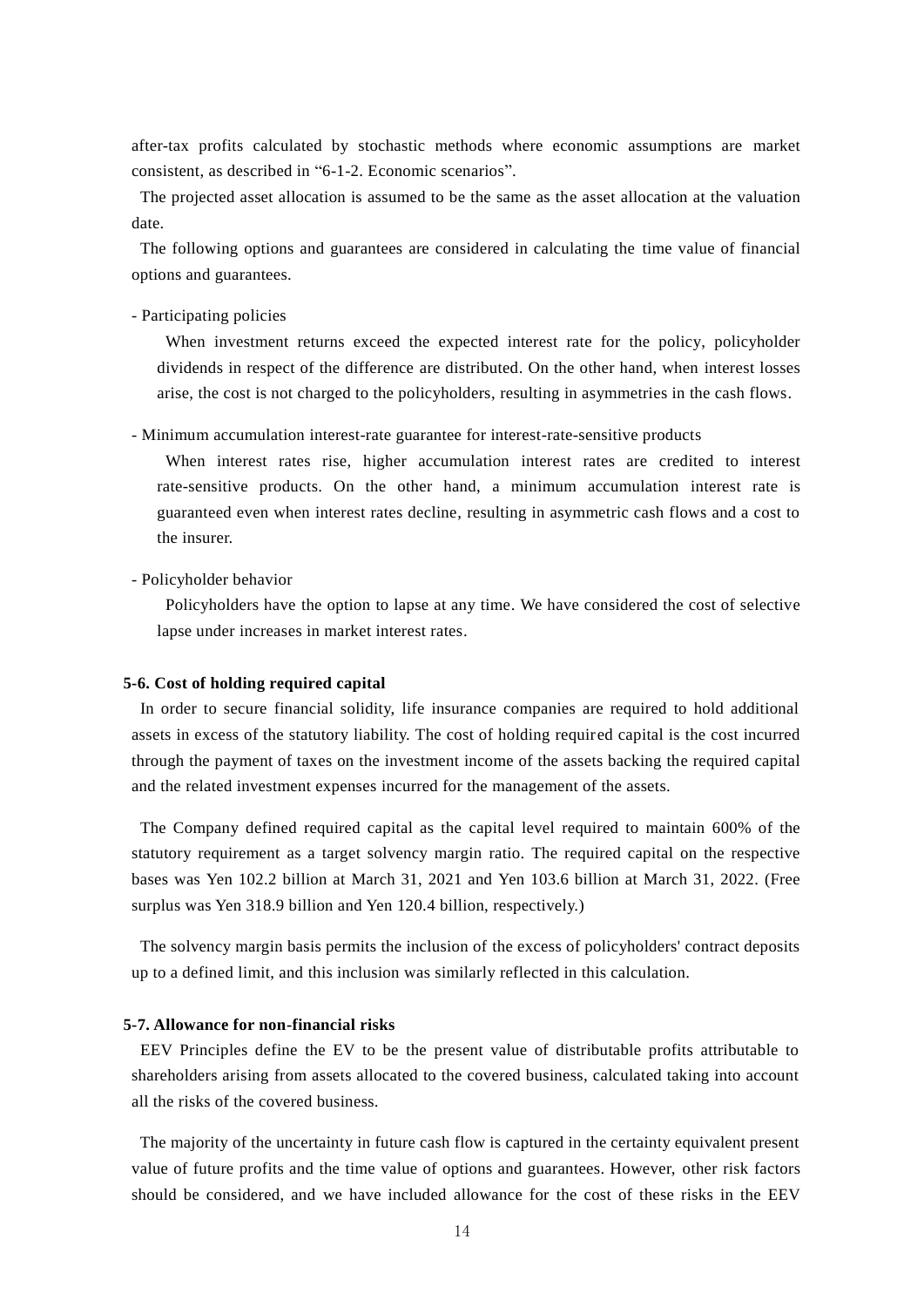based on the results of simple models. The items are as follows.

- Operational risks; and
- Non-recoverability of future tax losses.

In the future, if a loss arises, a tax loss is created, but may not be fully recoverable in subs equent years, in which case it cannot serve to reduce the future tax burden of the company. This risk is not included in the certainty equivalent value of future profits or in the time value of options and guarantees, so we have considered it separately.

#### **5-8. Value of new business**

The value of new business is shown as the value of business acquired during the year at the valuation date of March 31, 2022. The calculation approach and assumptions are the same as for the value of in-force business as at March 31, 2022. The value of new business is based on the definitions used for statutory reporting and includes new policies but does not include renewals of existing policies. With regard to corporate insurance, the increase in the company's share of co-managed policies in a group scheme and any increase of the sum insured are included as new business.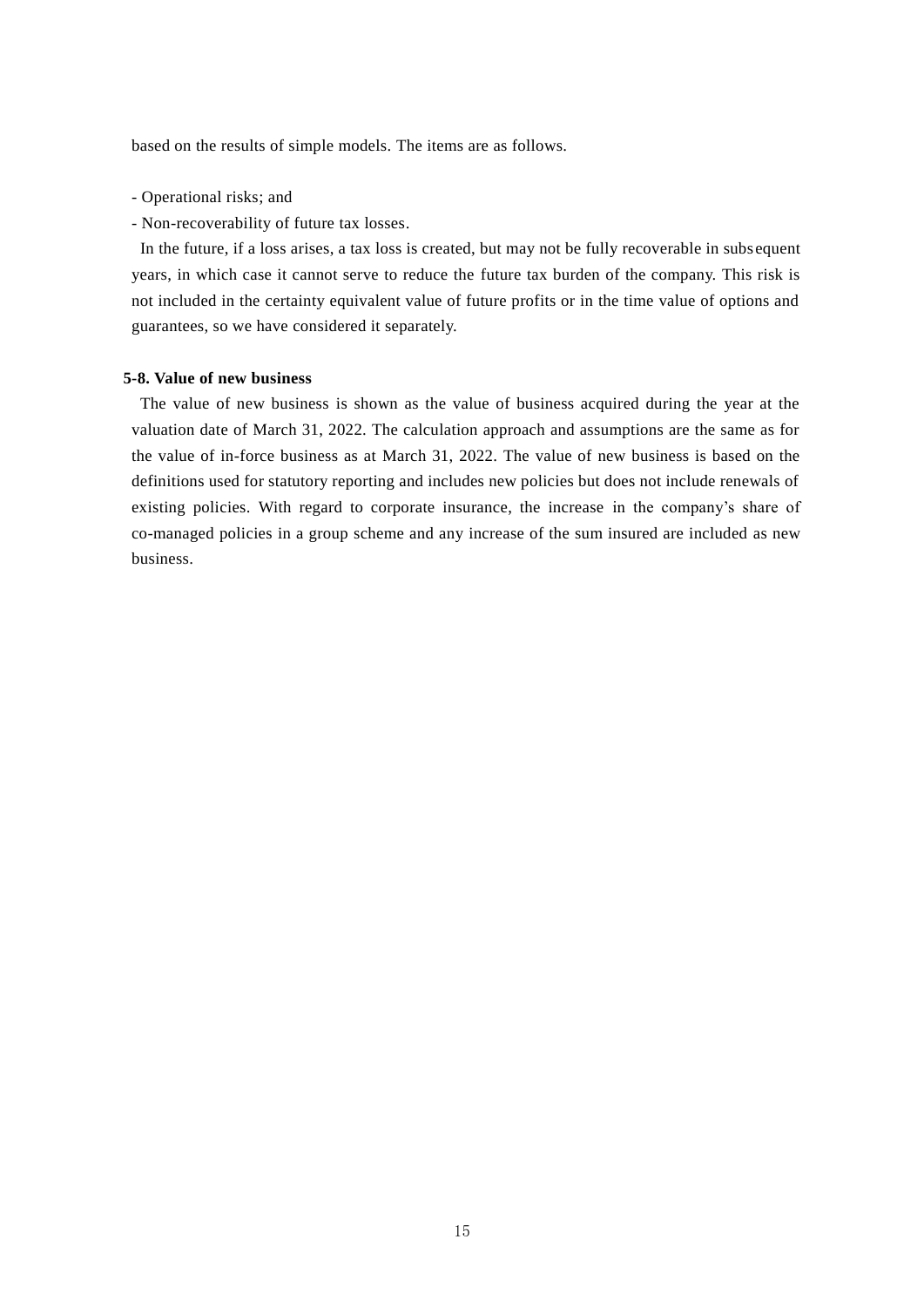# **6. Principal EEV Assumptions**

### **6-1. Economic assumptions**

## **6-1-1. Risk-free rate**

In the certainty equivalent calculation, rates based on Japanese Government Bonds (JGBs) as at the valuation date are used, taking into account assets in the company's portfolio and the liquidity of the market. We have taken the forward rate beyond the last available year to be the same as the forward rate for the last available year (year 40). The table below shows, for selected terms, the risk-free reference rates (as spot rates) which we have used.

|                | Year 1   | Year 2      | Year 3      | Year 4      | Year 5      | Year 10 | Year 15 |
|----------------|----------|-------------|-------------|-------------|-------------|---------|---------|
| March 31, 2022 | (0.075%) | $(0.030\%)$ | $(0.031\%)$ | $(0.002\%)$ | 0.036%      | 0.219%  | 0.473%  |
| March 31, 2021 | (0.129%) | $(0.130\%)$ | (0.136%)    | $(0.118\%)$ | $(0.083\%)$ | 0.105%  | 0.314\% |
|                | Year 20  | Year 25     | Year 30     | Year 35     | Year 40     | Year 45 | Year 50 |
| March 31, 2022 | 0.715\%  | 0.853%      | 0.941%      | 0.973%      | 0.978%      | 0.979%  | 0.981%  |
| March 31, 2021 | 0.496%   | 0.610\%     | 0.697%      | 0.719%      | 0.705%      | 0.687%  | 0.672%  |

(Source: Analysis of Ministry of Finance data)

## **6-1-2. Economic scenarios**

#### **(1) Interest rate model**

We have adopted a Stochastic Alpha Beta Rho Libor Market Model, in which interest rates associated with Japanese yen (JPY), U.S. dollars (USD), and Euros (EUR) are calculated. The model follows a risk-neutral approach in which JPY is set as a base currency, and correlations between the interest rates are taken into account. The interest rate model has been calibrated considering the market environment as of each reporting date, and the parameters used are estimated from the yield curve and implied volatilities of interest rate swaptions with various maturities. A set of 5,000 simulated economic scenarios are used in calculating the time value of financial options and guarantees. These scenarios have been generated by Willis Towers Watson.

A selection of implied volatilities of interest rate swaptions used to calibrate the scenarios is as follows: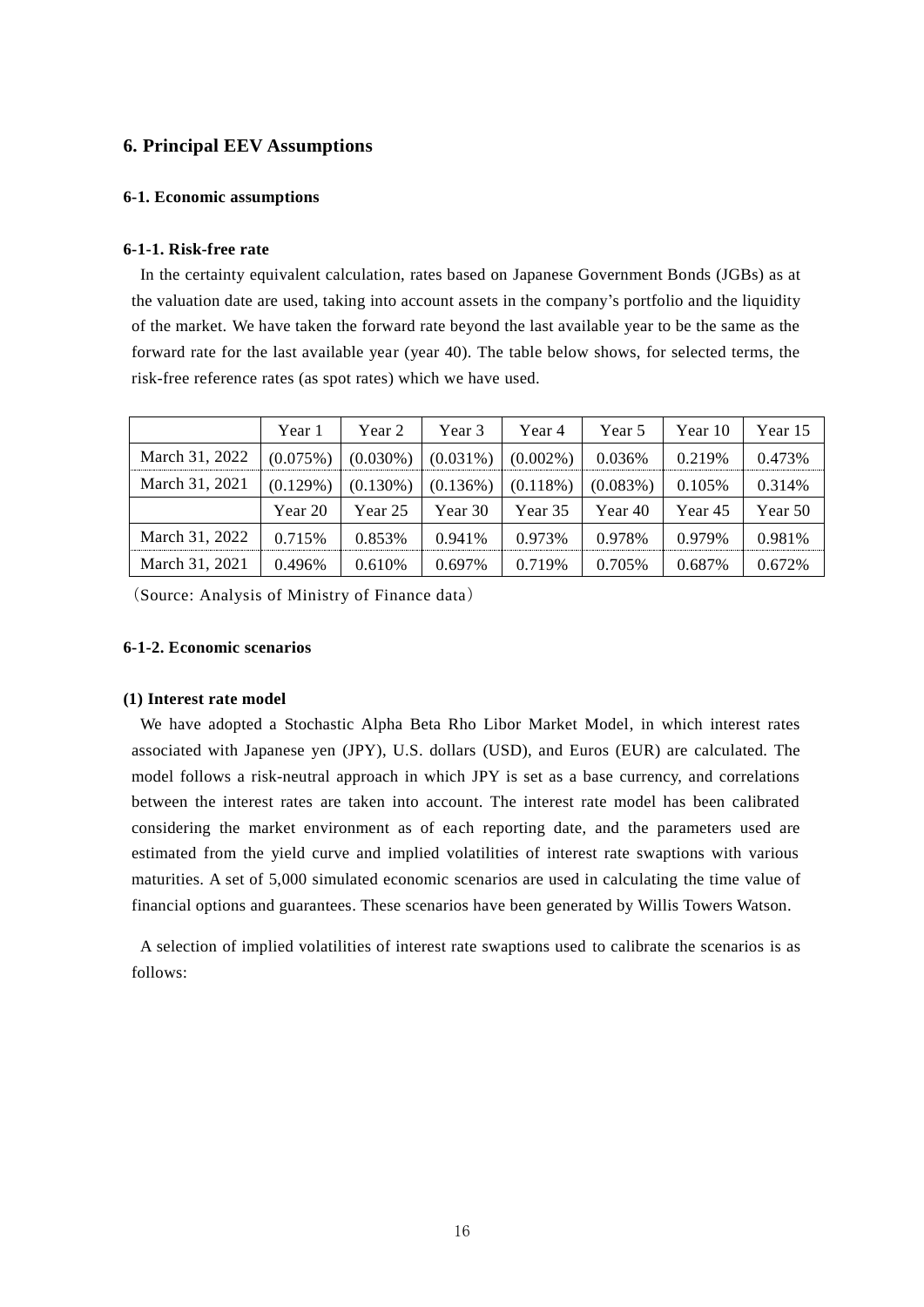| Option  | Swap    | March 31, 2021      |                     |            |            | March 31, 2022      |            |
|---------|---------|---------------------|---------------------|------------|------------|---------------------|------------|
| Term    | Term    | <b>JPY</b>          | <b>USD</b>          | <b>EUR</b> | <b>JPY</b> | <b>USD</b>          | <b>EUR</b> |
| (years) | (years) |                     |                     |            |            |                     |            |
| 5       | 5       | 19.7bps             | 80.4bps             | 54.6bps    | $30.0$ bps | 95.8bps             | 89.3bps    |
| 5       | 7       | $20.6$ bps          | 78.5bps             | 55.8bps    | 31.1bps    | 92.6bps             | 84.3bps    |
| 5       | 10      | 22.3bps             | 75.5bps             | 56.6bps    | 34.1bps    | 87.6bps             | 76.8bps    |
| 7       | 5       | 21.3bps             | 76.9bps             | 56.0bps    | 31.0bps    | 88.9bps             | 81.5bps    |
| 7       | $\tau$  | $22.0$ bps          | 74.6 <sub>bps</sub> | 56.5bps    | 32.1bps    | 85.4bps             | 78.2bps    |
| 7       | 10      | 24.1 <sub>bps</sub> | 71.3 <sub>bps</sub> | 56.7bps    | 34.4bps    | 81.6bps             | 73.3bps    |
| 10      | 5       | $24.0$ bps          | 68.9bps             | 56.2bps    | 33.4bps    | 79.0 <sub>bps</sub> | 72.9bps    |
| 10      | $\tau$  | 24.5bps             | 67.2bps             | 56.4bps    | 34.4bps    | 76.5bps             | 70.8bps    |
| 10      | 10      | 26.9bps             | 64.7bps             | 56.5bps    | 35.8bps    | 73.7bps             | $67.5$ bps |

Interest rate swaptions

(Source: Analysis of Bloomberg data)

# **(2) Implied volatilities of equities and exchange rates**

Volatilities of traditional equity indices and exchange rates are calibrated based on the implied volatilities of relevant options traded in the market. Selected implied volatilities used to calibrate the economic scenarios are as follows:

# Equity Options

|            |                                | Option | <b>Implied Volatility</b> |                |  |
|------------|--------------------------------|--------|---------------------------|----------------|--|
|            | Underlying<br>Currency<br>Term |        | March 31, 2021            | March 31, 2022 |  |
| <b>JPY</b> | Nikkei 225                     | 3 Year | 19.8%                     | 19.9%          |  |
|            |                                | 4 Year | 19.8%                     | 19.7%          |  |
|            |                                | 5 Year | 19.8%                     | 19.6%          |  |
| <b>USD</b> | S&P500                         | 3 Year | 19.8%                     | 21.4%          |  |
|            |                                | 4 Year | 20.4%                     | 21.3%          |  |
|            |                                | 5 Year | 20.8%                     | 21.3%          |  |
| <b>EUR</b> | Euro Stoxx50                   | 3 Year | 17.6%                     | 19.6%          |  |
|            |                                | 4 Year | 17.7%                     | 19.3%          |  |
|            |                                | 5 Year | 17.8%                     | 19.3%          |  |

(Source: Markit (interpolated/extrapolated))

# Foreign Exchange Options

|            | Option | <b>Implied Volatility</b> |                |  |  |
|------------|--------|---------------------------|----------------|--|--|
| Currency   | Term   | March 31, 2021            | March 31, 2022 |  |  |
| USD        | 5 Year | 7.3%                      | 8.4%           |  |  |
| <b>EUR</b> | 5 Year | 8.0%                      | 8.9%           |  |  |

(Source: Bloomberg)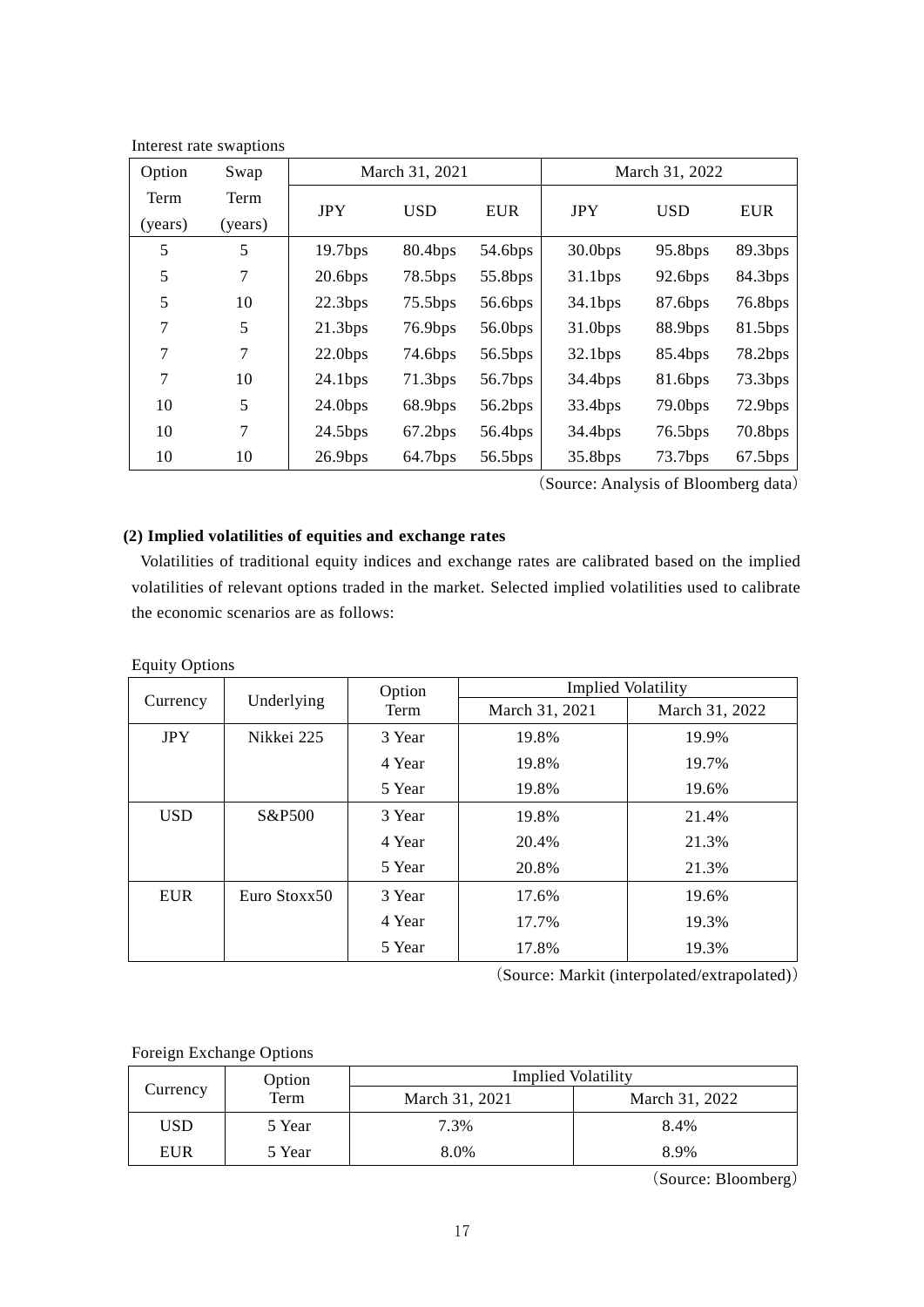## **(3) Correlations**

In addition to the use of the implied volatilities described above, we have calculated volatilities reflecting our asset portfolio composition and correlation factors among asset classes. The share of each asset in the portfolio is assumed to be unchanged over the projection period.

For correlation factors, we have not observed relevant market data from exotic options with sufficient liquidity. Therefore, we have estimated correlation factors based on the most recent 10 years of market data. The following table shows the correlation factors between the variables used at March 31, 2022.

|                                    | <b>JPY</b><br>Short | <b>USD</b><br>Short | <b>EUR</b><br><b>Short</b> | <b>JPY/USD</b><br>Exchange | <b>JPY/EUR</b><br>Exchange | <b>JPY</b><br>Equity | <b>USD</b><br>Equity | <b>EUR</b><br>Equity |
|------------------------------------|---------------------|---------------------|----------------------------|----------------------------|----------------------------|----------------------|----------------------|----------------------|
|                                    | Rate                | Rate                | Rate                       | Rate                       | Rate                       | Index                | Index                | Index                |
| <b>JPY Short</b><br>Rate           | 1.00                | 0.49                | 0.59                       | 0.41                       | 0.40                       | 0.38                 | 0.11                 | 0.15                 |
| <b>USD</b><br><b>Short Rate</b>    | 0.49                | 1.00                | 0.63                       | 0.48                       | 0.42                       | 0.42                 | 0.30                 | 0.25                 |
| <b>EUR Short</b><br>Rate           | 0.59                | 0.63                | 1.00                       | 0.29                       | 0.56                       | 0.32                 | 0.16                 | 0.15                 |
| <b>JPY/USD</b><br>Exchange<br>Rate | 0.41                | 0.48                | 0.29                       | 1.00                       | 0.68                       | 0.60                 | 0.22                 | 0.33                 |
| <b>JPY/EUR</b><br>Exchange<br>Rate | 0.40                | 0.42                | 0.56                       | 0.68                       | 1.00                       | 0.60                 | 0.40                 | 0.36                 |
| <b>JPY Equity</b><br>Index         | 0.38                | 0.42                | 0.32                       | 0.60                       | 0.60                       | 1.00                 | 0.67                 | 0.70                 |
| <b>USD</b><br>Equity<br>Index      | 0.11                | 0.30                | 0.16                       | 0.22                       | 0.40                       | 0.67                 | 1.00                 | 0.76                 |
| <b>EUR</b><br>Equity<br>Index      | 0.15                | 0.25                | 0.15                       | 0.33                       | 0.36                       | 0.70                 | 0.76                 | 1.00                 |

(Source: Ministry of Finance for JPY yields, Bloomberg for others)

### **6-1-3. Assumed investment yields on each asset class**

The assumed investment yields on each asset class used in the calculation of the expected existing business contribution in excess of risk-free rate in the movement analysis are as follows:

| Asset class              | Assumed investment yield              |  |
|--------------------------|---------------------------------------|--|
| Short term assets        | $(0.129\%)$ : one year risk-free rate |  |
| Domestic bonds (Japanese | $(0.129\%)$ : one year risk-free rate |  |
| government)              |                                       |  |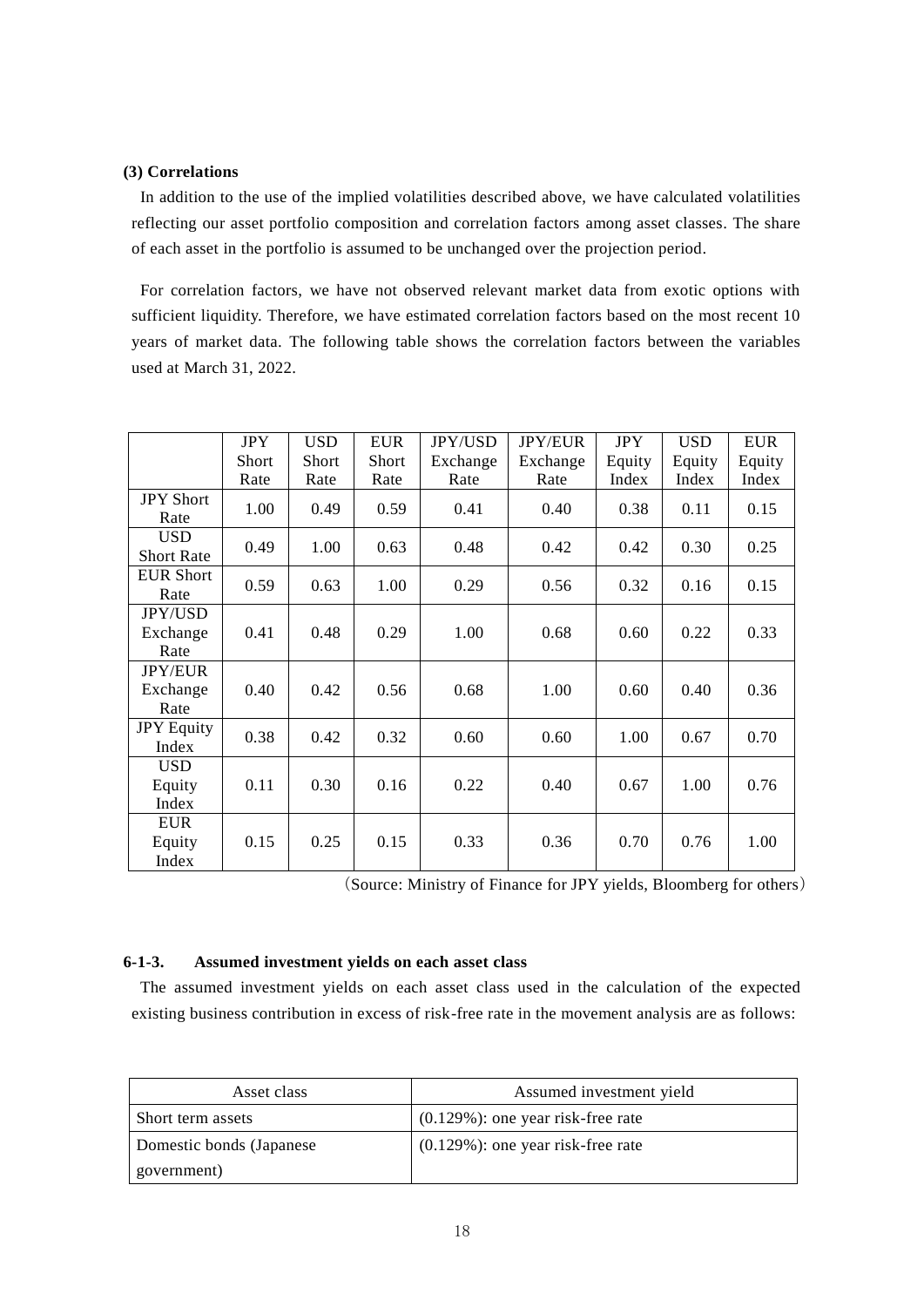|                 | Domestic bonds (other than Japanese $\vert 0.035\% \vert$ : One year risk-free rate + credit spread |
|-----------------|-----------------------------------------------------------------------------------------------------|
| government)     | $(0.164\%)$                                                                                         |
| Domestic equity | $4.871\%$ : one year risk-free rate + risk premium                                                  |
|                 | $(5.0\%)$                                                                                           |
| Foreign bonds   | $0.871\%$ : one year risk-free rate + credit spread $(1.0\%)$                                       |
| Foreign equity  | $6.871\%$ : one year risk-free rate + risk premium                                                  |
|                 | $(7.0\%)$                                                                                           |

In the calculation of the expected existing business contribution in excess of risk-free rate, the portfolio investment yield is calculated by taking a weighted average of the assumed investment yield of each asset class above, with the weights taken to be the share of each asset as of March 31, 2021.

#### **6-2. Non-economic assumptions**

All cash flows (including premiums, operating expenses, benefits and claims, payments of cash surrender value, taxes, and others) are projected applying best estimate assumptions, with the assumptions set by product with consideration to past, current and expected future experience.

#### **6-2-1. Expenses**

Expense assumptions were set based on the actual experience in the latest year.

### **6-2-2. Inflation rates**

Future inflation rate was set to zero. Nevertheless, for the value computation of the Sensitivity number 11 (Applying UFR to extrapolate long term interest rates), inflation rate was set to zero until extrapolation starting year of the risk-free rate (30 years) and increases together with the forward rate such that it converges to 2% in the next years.

# **6-2-3. Policyholder dividends**

Policyholder dividend rate assumptions were based on dividend practice.

#### **6-2-4. Corporate tax rates**

Corporate tax rates were set based on recent tax practice. In the EEV the corporate tax rate (including local tax) used is 28.00%.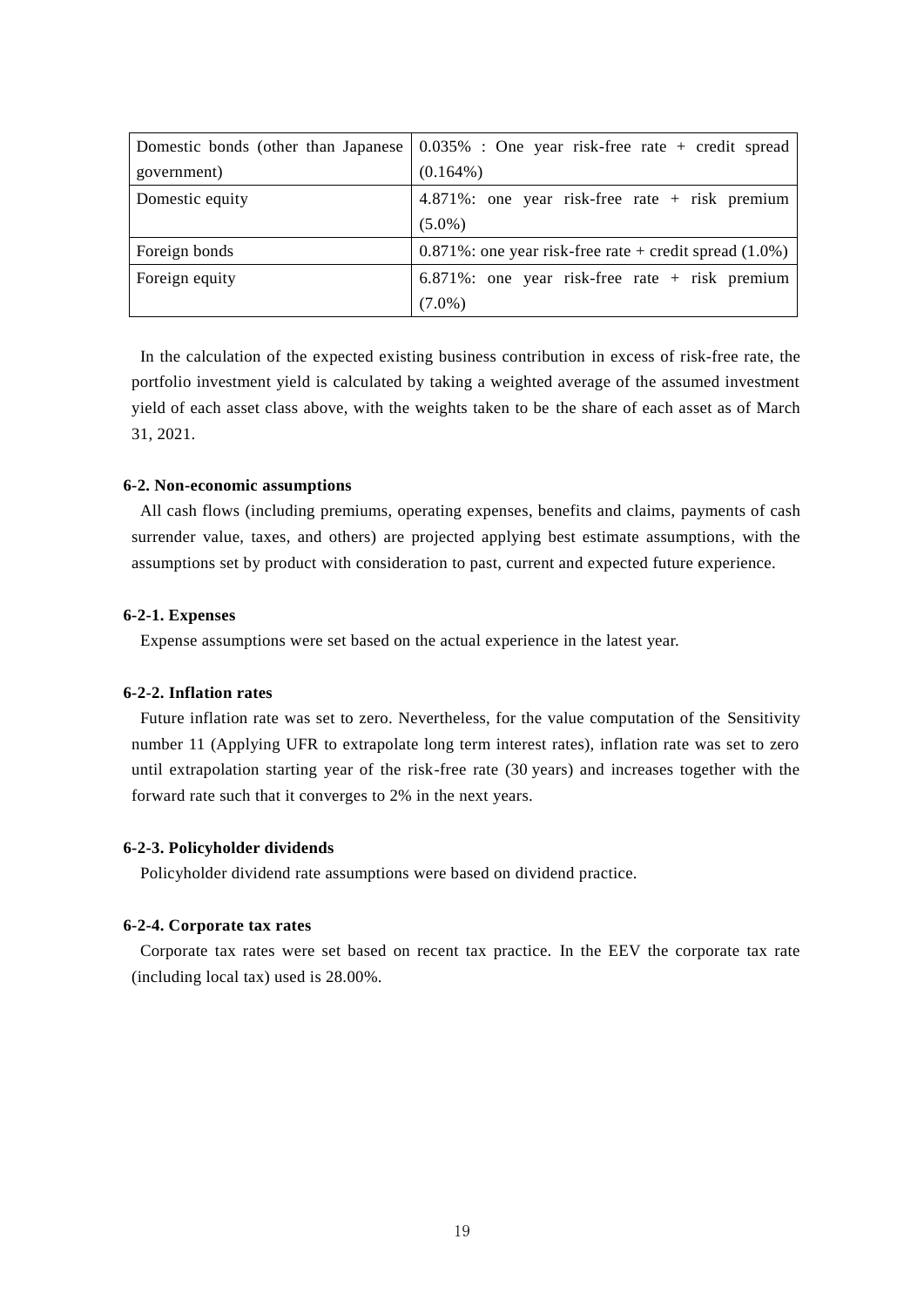# **7. Actuarial Opinion**

The Company requested Willis Towers Watson, an independent actuarial firm, to review the calculation of the Company's EEV results and obtained the following opinion.

Willis Towers Watson has reviewed the methodology and assumptions used to determine the embedded value results as at March 31, 2022 for MSI Aioi Life. The review covered the embedded values as at March 31, 2022, the value of new business issued in fiscal year 2021, the analysis of movement in the embedded value during fiscal year 2021 and the sensitivities of the embedded value and new business value to changes in assumptions.

Willis Towers Watson has concluded that the methodology and assumptions used, together with the disclosure provided in this document, comply with the EEV Principles. In particular:

- The methodology makes allowance for the aggregate risks in the covered business through the Company's bottom-up methodology as described in this document, which includes a stochastic allowance for financial options and guarantees, and deductions to allow for the frictional cost of required capital and the impact of non-financial risks;
- The operating assumptions have been set with appropriate regard to past, current and expected future experience;
- The economic assumptions used are internally consistent and consistent with observable market data; and
- For participating business, the assumed policyholders' dividend rates, and the allocation of profit between policyholders and shareholders, are consistent with the projection assumptions, established company practice and local market practice.

Willis Towers Watson has also reviewed the results of the calculations, without however undertaking detailed checks of all the models, processes and calculations involved. On the basis of this review, Willis Towers Watson is satisfied that the disclosed results have been prepared, in all material respects, in accordance with the methodology and assumptions set out in this disclosure document.

COVID-19 is an ongoing and continuously evolving issue which is and will continue to have significant effects on global economic activity and insurance claims experience.

The actual effects of COVID-19 could have an unexpected material impact on our findings. The level of uncertainty affecting our conclusions and the underlying volatility of actual outcomes is increased because of the emergence and contingent evolution of COVID-19.

In arriving at these conclusions, Willis Towers Watson has relied on data and information provided by the Company, including estimates for the market value of assets for which no market prices exist. This opinion is made solely to the Company in accordance with the terms of Towers Watson's engagement letter. To the fullest extent permitted by applicable law, Willis Towers Watson does not accept or assume any responsibility, duty of care or liability to an yone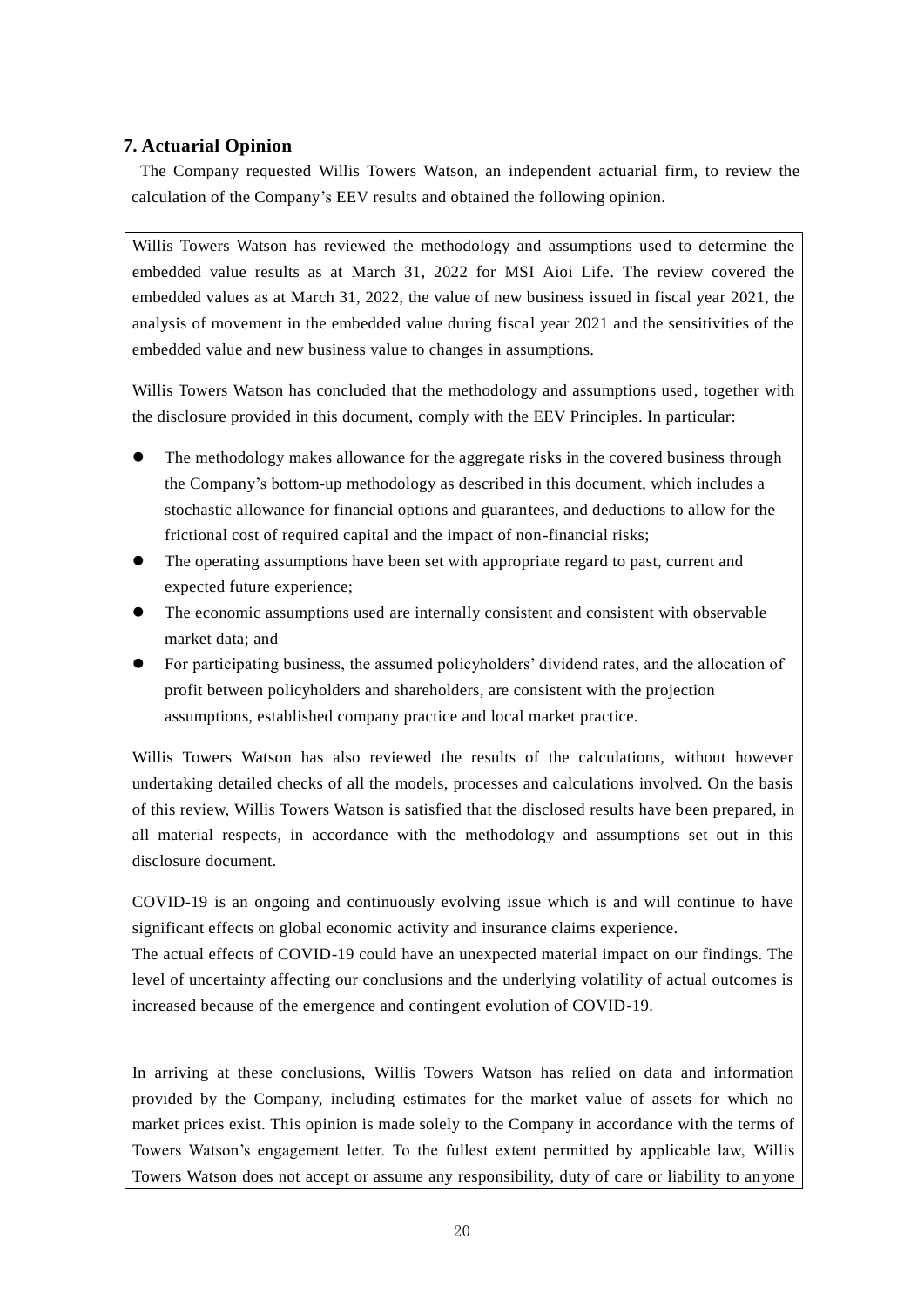other than the Company for or in connection with its review work, the opinions it has formed, or for any statement set forth in this opinion.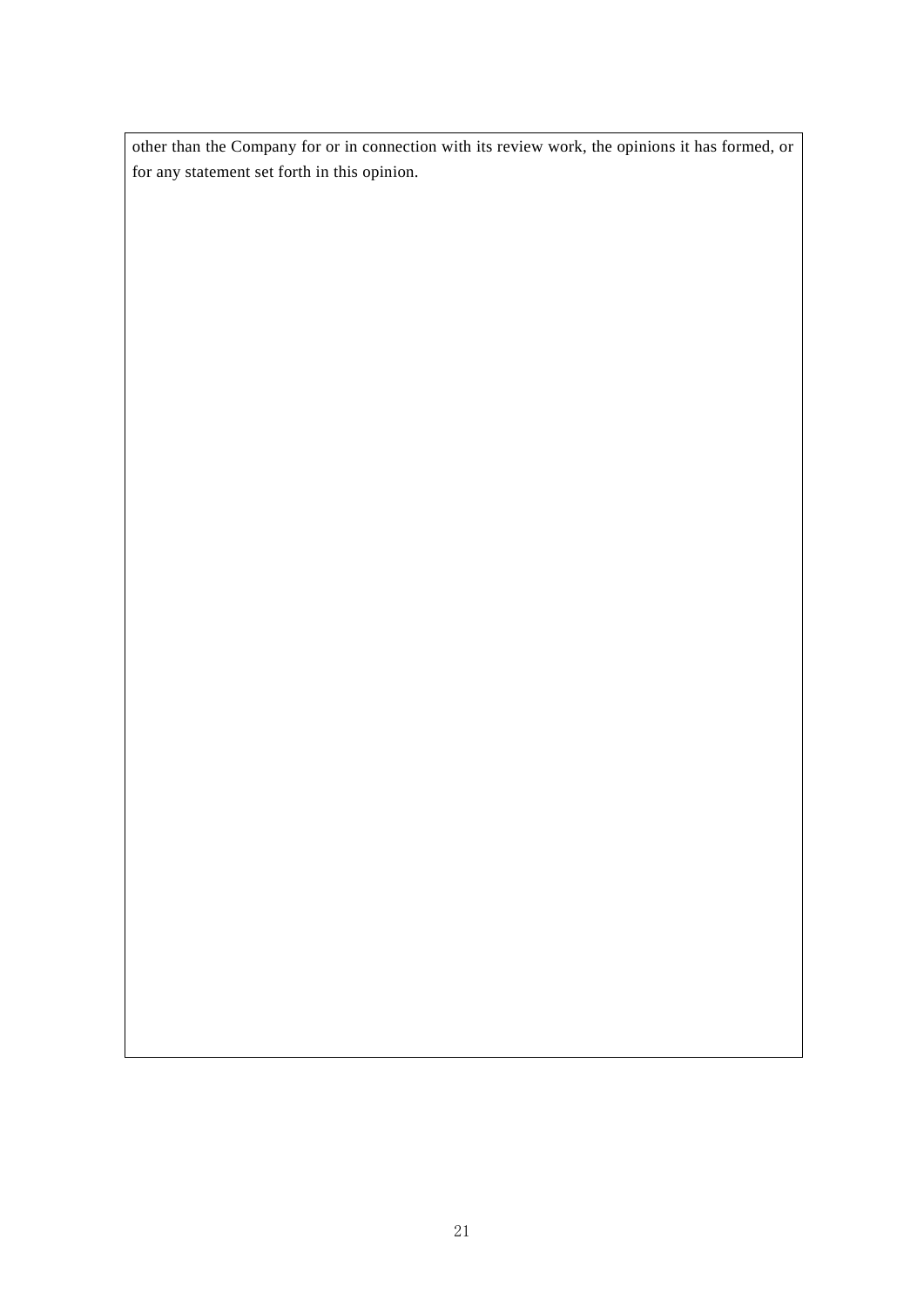# **Glossary**

| Terminology                    | Description                                                              |
|--------------------------------|--------------------------------------------------------------------------|
| Allowance for non-financial    | An allowance for risks that are not reflected in the certainty           |
| risks                          | equivalent present value of future profits or the time value of          |
|                                | financial options and guarantees. The Company determined the             |
|                                | allowance in respect of the following risks:                             |
|                                | Operational risks such as rapid increases of surrenders, whether         |
|                                | due to reputational damage or natural disaster.                          |
|                                | Non-recoverability of future tax loss carryforwards.                     |
| Best estimate assumption       | An assumption which is developed based on experience data up to the      |
|                                | present and expected future experience, and which represents the         |
|                                | expected outcome from the range of possible outcomes for future          |
|                                | experience.                                                              |
| Calibration                    | To set the parameters of a stochastic model in a manner that they are    |
|                                | consistent with observable market prices of traded financial             |
|                                | instruments.                                                             |
| Certainty equivalent present   | The present value of future after-tax profit discounted at the risk-free |
| value of future profits        | rate, calculated using a deterministic cash flow projection with         |
|                                | investment yields for all assets equal to the risk-free rate.            |
| Financial options and          | Refers to the following features of insurance contracts:                 |
| guarantees                     | The exercise of the contractual rights granted to policyholders          |
|                                | which affect insurance contract cash flows. For example, the             |
|                                | exercise of the right to surrender.                                      |
|                                | Guarantees on claim amounts, policy values, or other insurance           |
|                                | contract amounts. For example, a minimum accumulation rate               |
|                                | for interest-rate-sensitive products.                                    |
| Free surplus                   | The amount of any excess of the value of net assets over the required    |
|                                | capital.                                                                 |
| Implied volatility             | The implied volatility of an option contract is the market expectation   |
|                                | for price fluctuation implied by the market price of the option.         |
| Interest rate swaption         | An option granting the right to enter an interest rate swap transaction  |
|                                | with certain conditions at a certain time in the future.                 |
| Intrinsic value and time value | There are two components to the value of financial options and           |
|                                | guarantees: intrinsic value and time value.                              |
|                                | The intrinsic value is the value determined on a certainty               |
|                                | equivalent basis. This is included in the certainty equivalent           |
|                                | present value of future profits.                                         |
|                                | The time value is the value other than intrinsic value, and              |
|                                | represents the value associated with the possibility of fluctuation      |
|                                | of future cash flows. It is calculated as the difference between         |